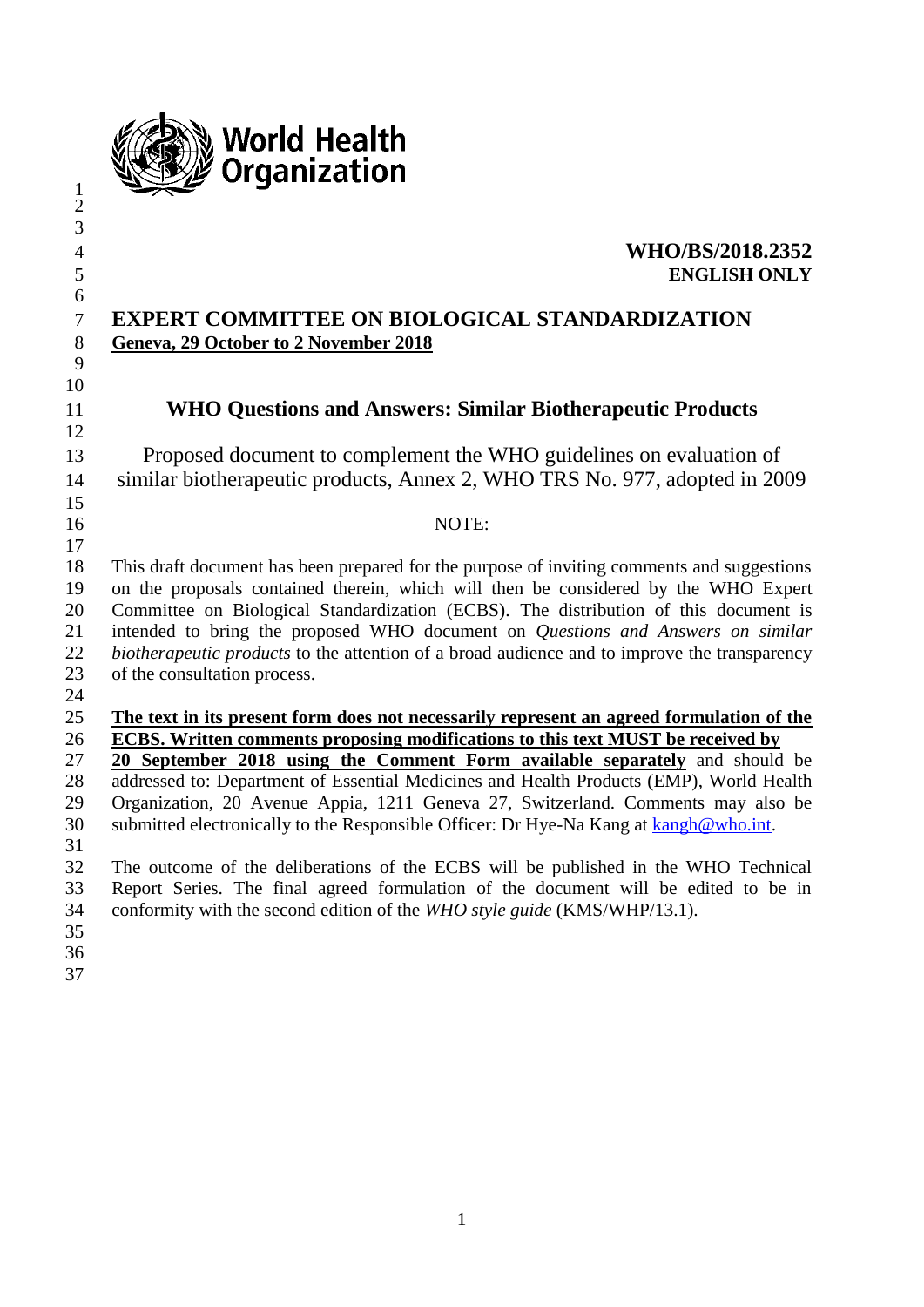#### **© World Health Organization 2018**

All rights reserved.

This draft is intended for a restricted audience only, i.e. the individuals and organizations having received this draft. The draft may not be reviewed, abstracted, quoted, reproduced, transmitted, distributed, translated or adapted, in part or in whole, in any form or by any means outside these individuals and organizations (including the organizations' concerned staff and member organizations) without the permission of the World Health Organization. The draft should not be displayed on any website.

Please send any request for permission to:

 Dr Ivana Knezevic, Technologies Standards and Norms, Department of Essential Medicines and Health Products, World Health Organization, CH-1211 Geneva 27, Switzerland. Email: knezevici@who.int.

 The designations employed and the presentation of the material in this draft do not imply the expression of any opinion whatsoever on the part of the World Health Organization concerning the legal status of any country, territory, city or area or of its authorities, or concerning the delimitation of its frontiers or boundaries. Dotted lines on maps represent approximate border lines for which there may not yet be full agreement.

The mention of specific companies or of certain manufacturers' products does not imply that they are endorsed or recommended by the World Health Organization in preference to others of a similar nature that are not mentioned. Errors and omissions excepted, the names of proprietary products are distinguished by initial capital letters.

 All reasonable precautions have been taken by the World Health Organization to verify the information contained in this draft. However, the printed material is being distributed without warranty of any kind, either expressed or implied. The responsibility for the interpretation and use of the material lies with the reader. In no event shall the World Health Organization be liable for damages arising from its use.

This draft does not necessarily represent the decisions or the stated policy of the World Health Organization.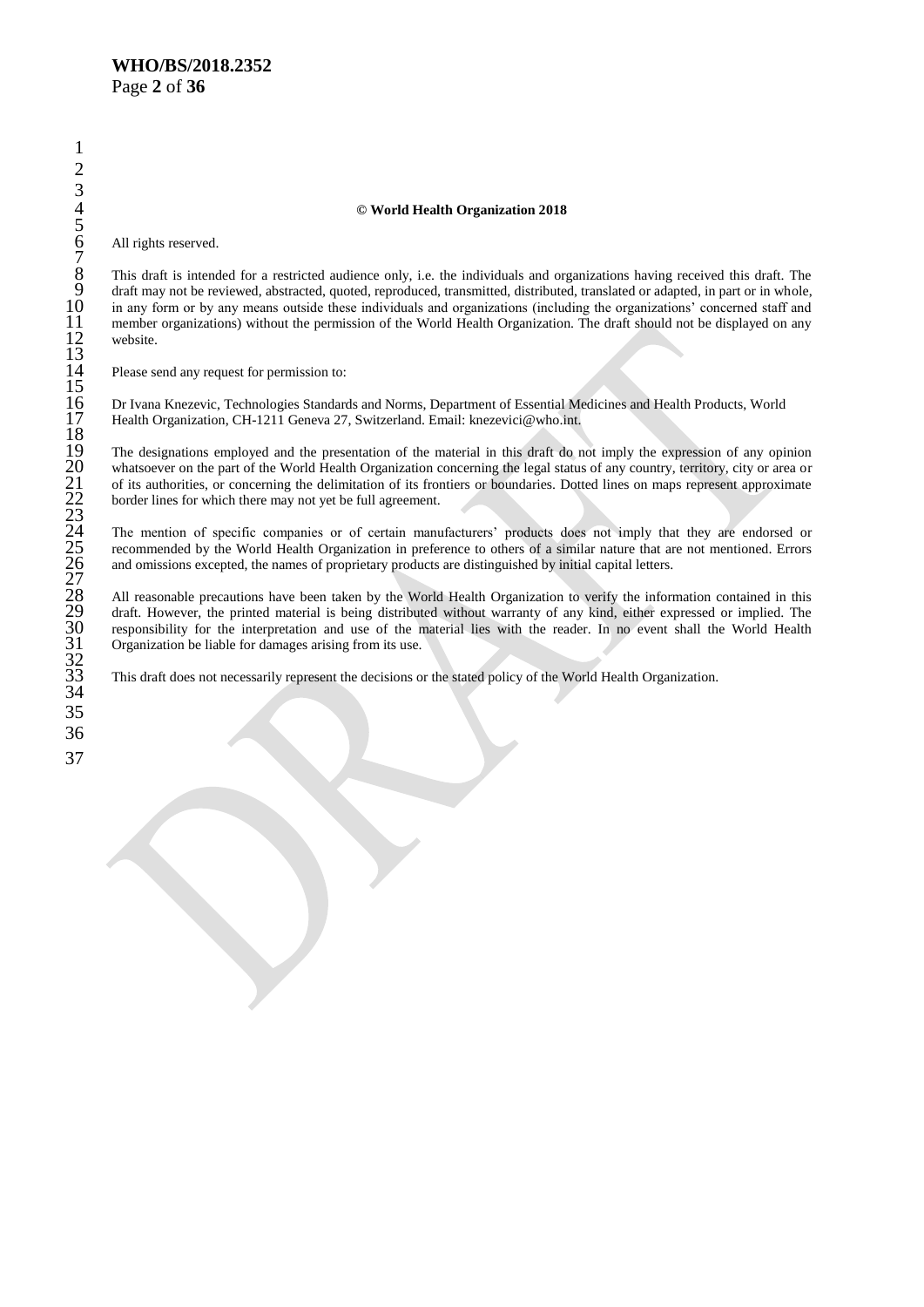| 1<br>$\overline{2}$  |                                 | <b>WHO Questions and Answers: Similar Biotherapeutic Products</b>                                                                                                                                                                                                              |  |  |
|----------------------|---------------------------------|--------------------------------------------------------------------------------------------------------------------------------------------------------------------------------------------------------------------------------------------------------------------------------|--|--|
| 3                    | <b>Background</b>               |                                                                                                                                                                                                                                                                                |  |  |
| $\overline{4}$       |                                 |                                                                                                                                                                                                                                                                                |  |  |
| 5<br>6               | $QI-1$                          | <b>I. Concept for licensing similar biotherapeutic products</b><br>What is a similar biotherapeutic product (SBP)?                                                                                                                                                             |  |  |
| 7                    | $QI-2$                          | How are SBPs evaluated for licensing?                                                                                                                                                                                                                                          |  |  |
| 8                    | $QI-3$                          | What are the differences between SBPs and generic products?                                                                                                                                                                                                                    |  |  |
| 9                    | $QI-4$                          | Which products can be approved as SBPs?                                                                                                                                                                                                                                        |  |  |
| 10                   |                                 |                                                                                                                                                                                                                                                                                |  |  |
| 11<br>12<br>13       | $QII-1$                         | <b>II. Reference biotherapeutic products</b><br>What is the reference biotherapeutic product (RBP) mentioned in the biosimilar<br>regulatory framework?                                                                                                                        |  |  |
| 14                   | $QII-2$                         | What are the criteria for selection of an RBP?                                                                                                                                                                                                                                 |  |  |
| 15                   | $QII-3$                         | Under what circumstances would it be acceptable to use a foreign-sourced RBP?                                                                                                                                                                                                  |  |  |
| 16<br>17             | $QII-4$                         | Can the SBP be approved when compared with an RBP which is not available in<br>the domestic market?                                                                                                                                                                            |  |  |
| 18<br>19             | $QII-5$                         | The guidelines state that "the same RBP should be used throughout the entire<br>comparability exercise". Can an RBP from another manufacturing site be used?                                                                                                                   |  |  |
| 20<br>21<br>22<br>23 | <b>III. Quality</b><br>$QIII-1$ | Should the expression system used in producing an SBP be the same as the one<br>used to produce the RBP?                                                                                                                                                                       |  |  |
| 24                   | $QIII-2$                        | Should the SBP have the same formulation as the RBP?                                                                                                                                                                                                                           |  |  |
| 25<br>26             | $QIII-3$                        | Should the SBP have the same delivery device or container closure system as the<br>RBP?                                                                                                                                                                                        |  |  |
| 27<br>28             | $QIII-4$                        | Should the SBP have the same strength as the RBP and how can this be<br>demonstrated?                                                                                                                                                                                          |  |  |
| 29                   | $QIII-5$                        | Should the specifications of the SBP be the same as those of the RBP?                                                                                                                                                                                                          |  |  |
| 30                   | QIII-6                          | How many batches must be analysed in the comprehensive comparability studies?                                                                                                                                                                                                  |  |  |
| 31                   | $QIII-7$                        | What is the role of pharmacopoeial monographs in the evaluation of SBPs?                                                                                                                                                                                                       |  |  |
| 32                   | QIII-8                          | What is the role of reference standard materials in the evaluation of SBPs?                                                                                                                                                                                                    |  |  |
| 33                   | $QIII-9$                        | How should the expiry date of an SBP be established?                                                                                                                                                                                                                           |  |  |
| 34                   | $QIII-10$                       | Are comparability studies in accelerated and stress stability tests needed?                                                                                                                                                                                                    |  |  |
| 35<br>36<br>37<br>38 | $QIII-11$                       | When conducting a comparability exercise, head-to-head characterization studies<br>are required to compare the SBP and the RBP. How much difference or what kinds<br>of differences can be accepted while ensuring a high degree of similarity between<br>the SBP and the RBP? |  |  |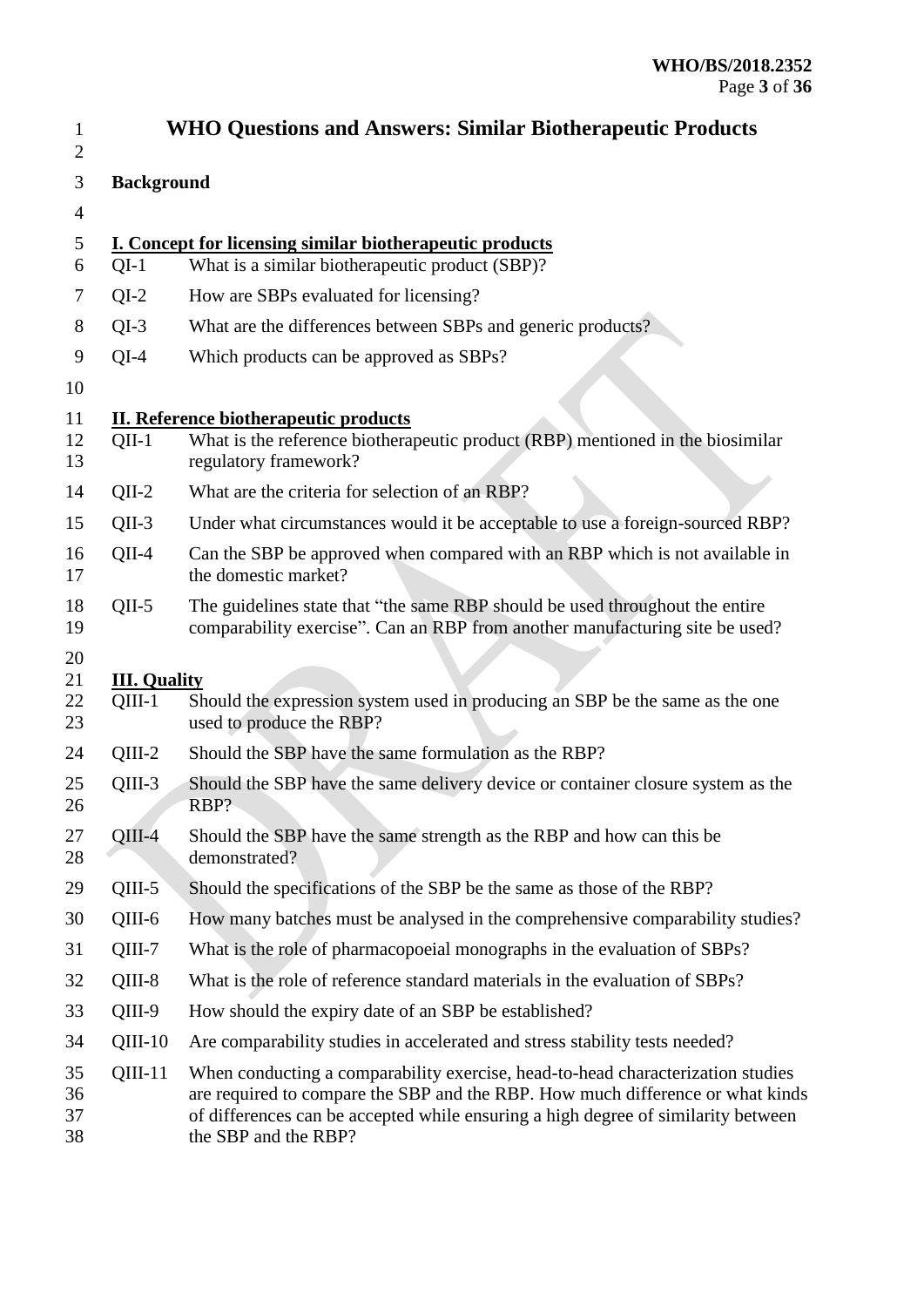### **WHO/BS/2018.2352**

Page **4** of **36**

| 1<br>$\overline{2}$  | $QIII-12$ | How comprehensive should the evaluation of glycan structure (i.e. level of details)<br>be?                                                                                                                  |
|----------------------|-----------|-------------------------------------------------------------------------------------------------------------------------------------------------------------------------------------------------------------|
| 3<br>$\overline{4}$  | $QIII-13$ | How can statistical analysis support the demonstration of similarity of an SBP to<br>the RBP in quality evaluation?                                                                                         |
| 5<br>6<br>7<br>8     | $OIV-1$   | <b>IV. Nonclinical evaluation</b><br>Which general factors should be considered for the planning/conduct of the<br>nonclinical studies for an SBP?                                                          |
| 9<br>10<br>11<br>12  | $QIV-2$   | Nonclinical in vitro studies<br>What kind of in vitro studies should be conducted for the nonclinical evaluation of<br>an SBP?                                                                              |
| 13<br>14             | $QIV-3$   | Which specific factors should be observed for the planning/conduct of the<br>nonclinical in vitro studies?                                                                                                  |
| 15<br>16<br>17<br>18 | $QIV-4$   | Nonclinical in vivo studies<br>Which factors should be considered when deciding whether in vivo animal studies<br>are required for nonclinical evaluation of a specific SBP?                                |
| 19<br>20             | $QIV-5$   | Which specific factors should be considered in the planning/conduct of in vivo<br>animal studies on pharmacodynamics and/or pharmacokinetics of an SBP?                                                     |
| 21<br>22             | $QIV-6$   | Which specific factors should be considered in the planning/conduct of in vivo<br>animal toxicity studies for an SBP?                                                                                       |
| 23<br>24             | $QIV-7$   | Where no suitable animal model is available, how can the nonclinical<br>comparability exercise be extended?                                                                                                 |
| 25<br>26             | $QIV-8$   | Under what circumstances/conditions would additional in vivo nonclinical<br>comparability studies be required?                                                                                              |
| 27                   |           |                                                                                                                                                                                                             |
| 28<br>29             | $QV-1$    | <b>V. Clinical evaluation</b><br>What is the role of clinical evaluation in the SBP development?                                                                                                            |
| 30<br>31             | $QV-2$    | What is immunogenicity and which factors should be considered in terms of<br>immunogenicity for an SBP?                                                                                                     |
| 32                   | $QV-3$    | What duration of immunogenicity is required in the clinical studies?                                                                                                                                        |
| 33                   | $QV-4$    | How are differences in immunogenicity handled?                                                                                                                                                              |
| 34<br>35             | $QV-5$    | If the RBP shows a higher rate of anti-drug antibodies than the historical data, what<br>would be the data requirement for the SBP?                                                                         |
| 36<br>37<br>38       | $QV-6$    | If the comparability study of efficacy is waived, is a separate immunogenicity<br>study required or could immunogenicity assessment be conducted in a comparative<br>pharmacokinetic/pharmacodynamic study? |
| 39<br>40             | $QV-7$    | How can SBPs be approved for indications for which no clinical studies have been<br>conducted?                                                                                                              |
| 41<br>42             | $QV-8$    | What are the most important "points to consider" in extrapolating clinical data<br>showing biosimilarity in one indication to other licensed indications of the RBP?                                        |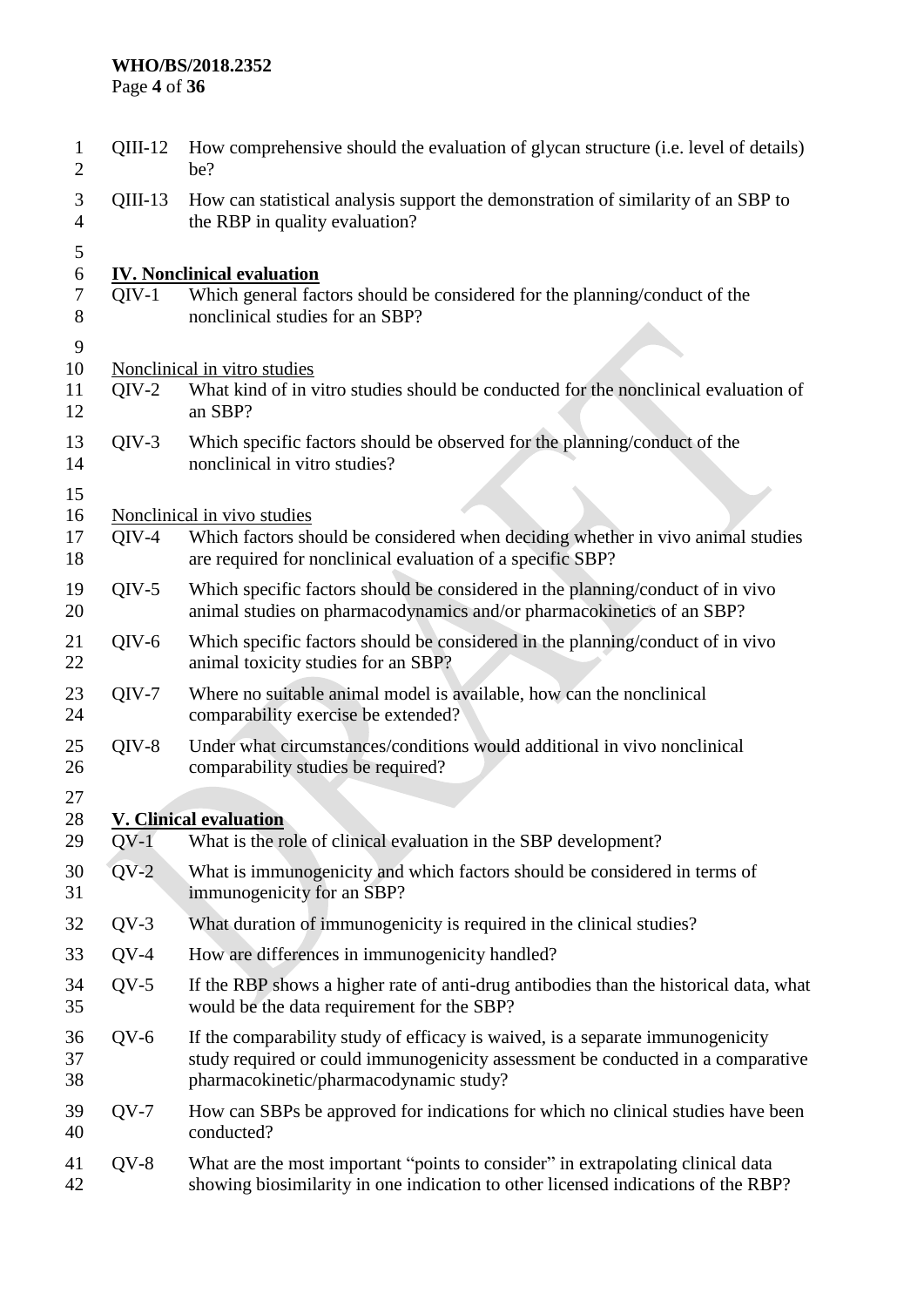| 1<br>$\overline{2}$      | $QV-9$                    | After an SBP has been approved, can a new indication added to the RBP be shared<br>with the SBP?                                                                      |  |
|--------------------------|---------------------------|-----------------------------------------------------------------------------------------------------------------------------------------------------------------------|--|
| 3<br>$\overline{4}$<br>5 | $QV-10$                   | Why are different regulatory decisions on extrapolation reached by different<br>national regulatory authorities (NRA) when using the same regulatory data<br>package? |  |
| 6<br>$\overline{7}$      | $QV-11$                   | How should inexperienced NRAs deal with differing regulatory decisions of major<br>experienced NRAs?                                                                  |  |
| 8                        | $QV-12$                   | Is there always a need to conduct a clinical study for an SBP?                                                                                                        |  |
| 9                        |                           |                                                                                                                                                                       |  |
| 10                       | VI. Pharmacovigilance:    |                                                                                                                                                                       |  |
| 11                       | QVI-1                     | Will SBPs be as safe as originator products?                                                                                                                          |  |
| 12<br>13                 | QVI-2                     | After an SBP has been approved, is the SBP required to show the maintenance of<br>biosimilarity with its RBP?                                                         |  |
| 14<br>15                 | QVI-3                     | Would it be beneficial to review/discuss post-marketing commitments from each<br>NRA after extrapolation of indications?                                              |  |
| 16<br>17                 | QVI-4                     | If safety information of the RBP (i.e.as the result of adverse events) is amended,<br>how would it be applied to SBPs that are already approved?                      |  |
| 18<br>19                 | QVI-5                     | Can the SBP marketing authorization holder seek approval for a new indication,<br>dosage form or route of administration that is different from the RBP?              |  |
| 20                       | QVI-6                     | Should cautions for the use of an SBP be the same with those for the licensed RBP?                                                                                    |  |
| 21                       |                           |                                                                                                                                                                       |  |
| 22                       |                           | <b>Authors and acknowledgements</b>                                                                                                                                   |  |
| 23                       | Other recommended reading |                                                                                                                                                                       |  |
| 24                       |                           |                                                                                                                                                                       |  |
| 25                       |                           |                                                                                                                                                                       |  |
| 26                       |                           |                                                                                                                                                                       |  |

Guidance documents published by the World Health Organization (WHO) are intended to be scientific and advisory in nature. Each of the following sections constitutes guidance for national regulatory authorities (NRA) and for manufacturers of biological products.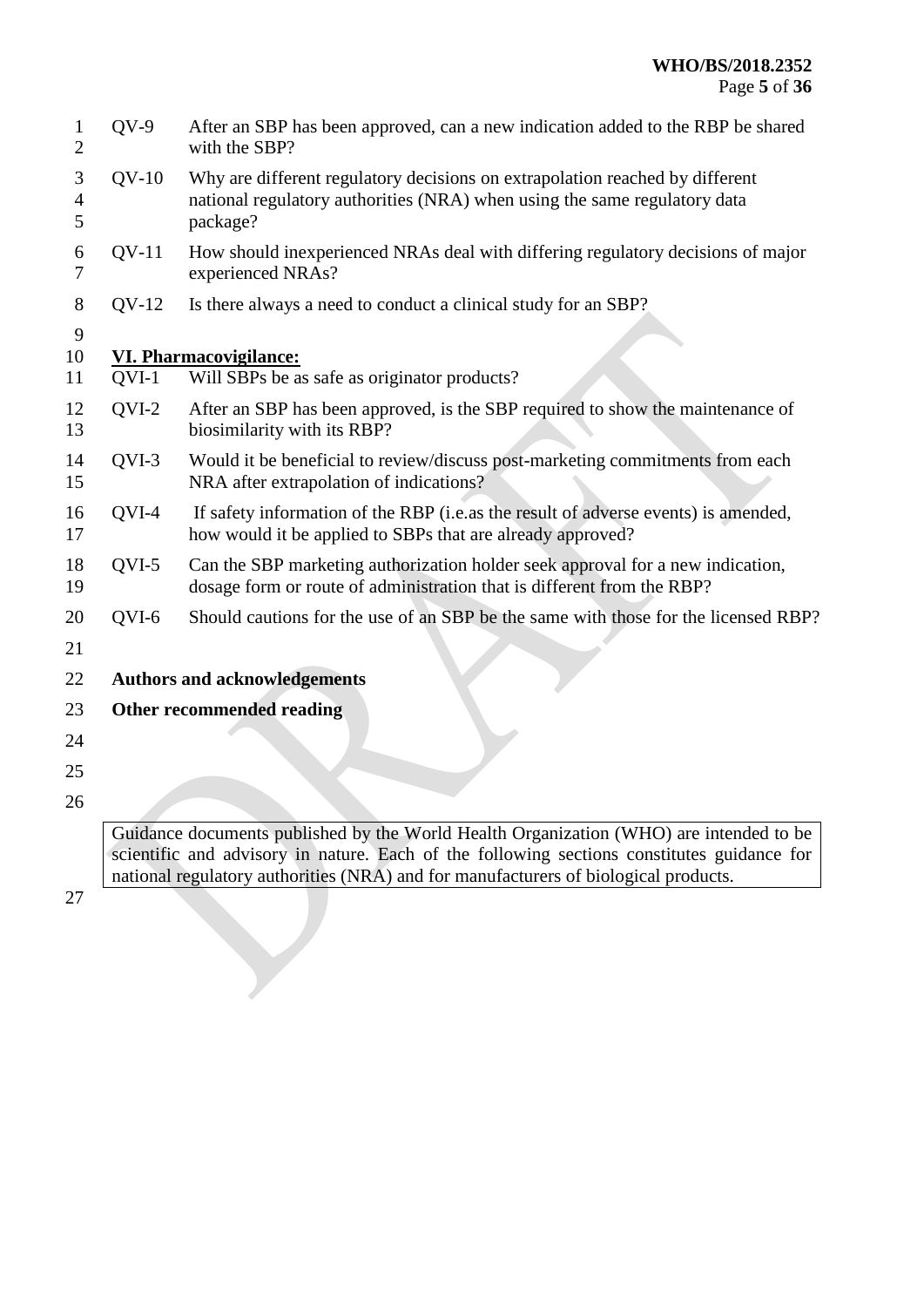#### **Abbreviations**  $\frac{1}{2}$

| ⊷  |             |                                                       |
|----|-------------|-------------------------------------------------------|
| 3  | <b>ADA</b>  | anti-drug antibody                                    |
| 4  | <b>ADCC</b> | antibody-dependent cellular cytotoxicity              |
| 5  | <b>ADCP</b> | antibody-dependent cellular phagocytosis              |
| 6  | <b>CDC</b>  | complement-dependent cytotoxicity                     |
| 7  | <b>ECBS</b> | <b>Expert Committee on Biological Standardization</b> |
| 8  | EU          | European Union                                        |
| 9  | <b>FDA</b>  | (United States) Food and Drug Administration          |
| 10 | <b>NRA</b>  | national regulatory authority                         |
| 11 | <b>PD</b>   | pharmacodynamics                                      |
| 12 | PK          | pharmacokinetics                                      |
| 13 | Q&A         | questions and answers                                 |
| 14 | <b>RBP</b>  | reference biotherapeutic product                      |
| 15 | <b>SBP</b>  | similar biotherapeutic product                        |
| 16 | <b>WHO</b>  | World Health Organization                             |
| 17 |             |                                                       |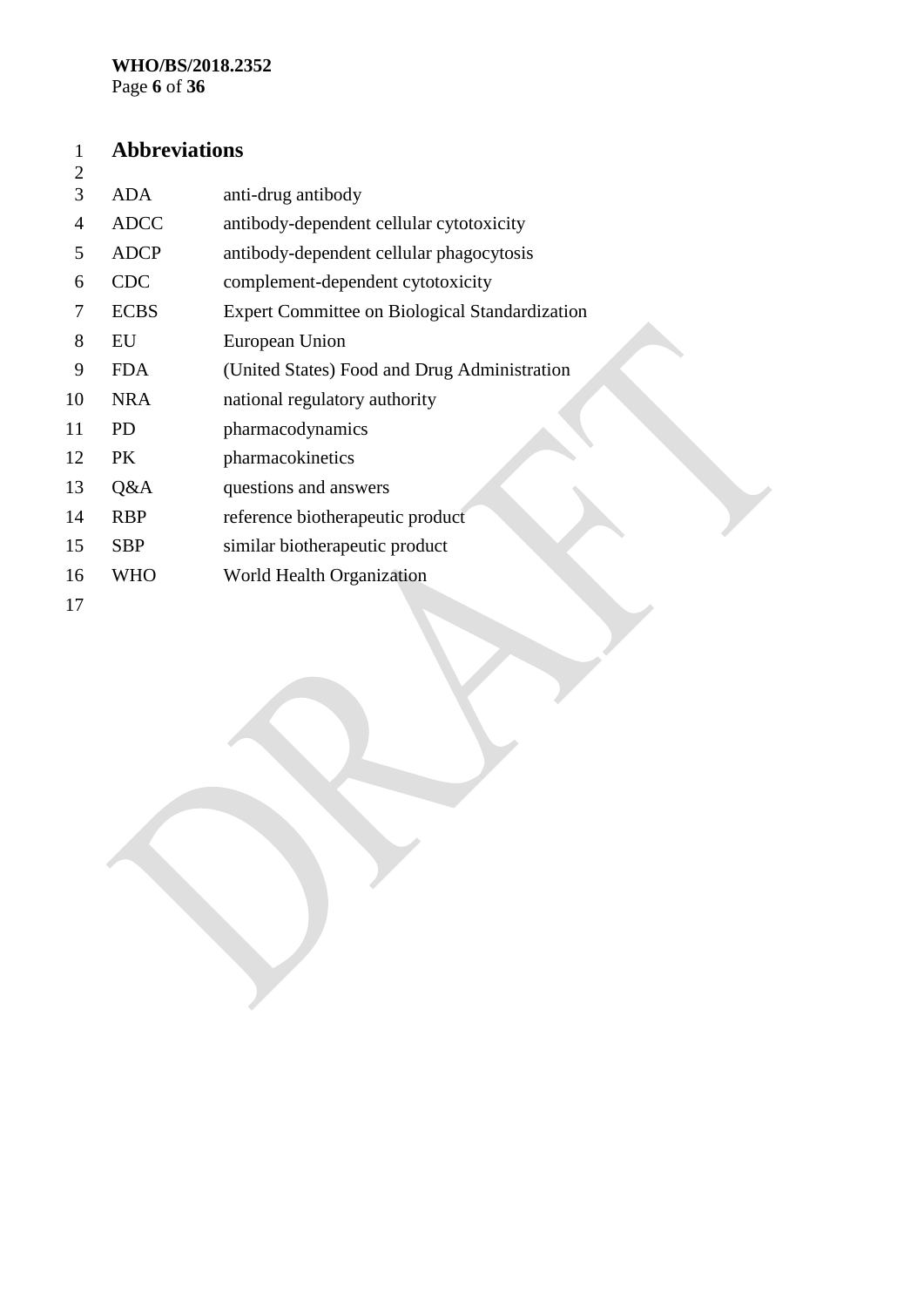## **Background**

- WHO's *Guidelines on evaluation of similar biotherapeutic products (SBPs)* (also called
- "biosimilars"), adopted by the WHO Expert Committee on Biological Standardization
- (ECBS) in 2009, have raised awareness of the complex scientific issues related to the
- licensing of SBPs. However, in some countries and for a variety of reasons, biotherapeutic
- products have been licensed as generics or as small molecule drugs using data which do not
- now meet current WHO regulatory expectations. Very little is known about the safety and
- efficacy of these individual products. Consequently, these products need to be reassessed by
- national regulatory authorities (NRAs), as described in the WHO guidance document on
- *Regulatory assessment of approved rDNA-derived biotherapeutics*.
- In May 2014, the Sixty-seventh World Health Assembly adopted a new resolution on access
- to biotherapeutic products while ensuring their quality, safety and efficacy. One of the
- requests was for the WHO ECBS "to update the 2009 guidelines, taking into account the
- technological advances for the characterization of biotherapeutic products and considering
- national regulatory needs and capacities".
- In response, WHO has convened meetings to identify the needs, as well as the parts of the
- guidelines which should be updated. In April 2015, an informal consultation was organized
- on the possible amendment of the guidelines. All participants from NRAs from both
- developing and developed countries, as well as those from industry, recognized and agreed
- that the evaluation principles described in WHO's 2009 *Guidelines on evaluation of similar*
- *biotherapeutic products (SBPs)* were still valid, valuable and applicable in facilitating the
- 22 harmonization of SBP requirements globally. It was therefore concluded that there was no
- need to revise the main body of the existing guidelines on SBPs. However, it was also agreed
- that there was a need for additional guidance on the evaluation of monoclonal antibody
- products as biosimilars, and this guidance was subsequently developed and was adopted by
- the ECBS 2016. In May 2017, WHO held another consultation on improving access to and
- use of similar biotherapeutic products. From the outcome of this consultation, WHO noted
- 28 that developing a questions and answers (O&As) document is more appropriate than revision
- of the guidance content for further clarifying and complementing some areas and points
- written in the guidelines.
- These Q&As are produced for guidance only and should be read in conjunction with relevant
- WHO guidelines. The Q&As are intended to provide clarity to questions that may arise in the
- use of WHO guidelines. The questions in this document have been selected on the basis of
- those frequently asked by regulators during the implementation workshops on WHO's
- *Guidelines on evaluation of similar biotherapeutic products (SBPs)* in the past 8 years. The
- intention is to update the Q&As regularly to reflect new developments and issues that arise,
- but not to address issues of interchangeability, switching, substitution, naming or shortages
- which are out of the scope of the original guidelines.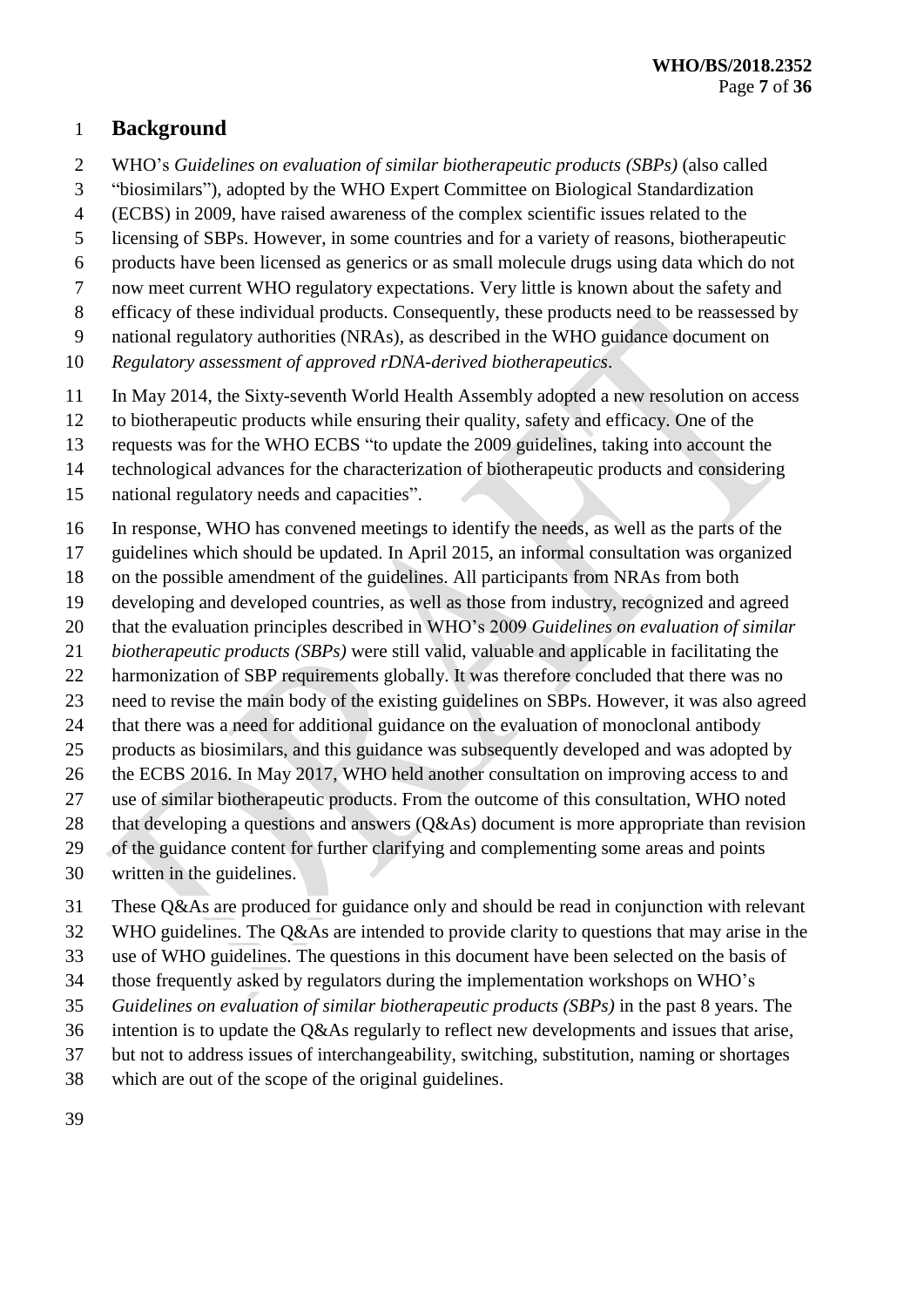### **I. Concept for licensing similar biotherapeutic products:**

## **QI-1 What is a similar biotherapeutic product (SBP)?**

According to WHOs *Guidelines on evaluation of similar biotherapeutic products (SBPs)*, an

- SBP is a biotherapeutic product which is similar in terms of quality, safety and efficacy to an
- already licensed reference biotherapeutic product (RBP).
- In addition to "SBP", a variety of terms such as "similar biological medicinal products",
- "biosimilar products", "follow-on protein products" and "subsequent-entry biologics" have
- been used to describe these products. Since the main principles of developing SBPs are the
- same, definitions of the SBP are complementary to the WHO definition. For example, in the
- European Union (EU), a biosimilar must be highly similar to its RBP. High similarity means
- that the characteristics of quality, biological activity, safety and efficacy of the SBP and its
- RBP have been shown to be comparable to the degree that the drug substance of the SBP can
- be called a version of the drug substance of the RBP.
- According to the definition of the United States Food and Drug Administration (FDA), there
- may be differences between the clinically inactive parts of the SBP and the RBP. However,
- there should be no clinically meaningful differences in the safety, purity and potency of the
- product.
- Based on the above definitions, an SBP is highly similar to an original biotherapeutic product
- (i.e. RBP) and has been developed and assessed according to the regulatory guidelines that
- ensure an adequate comparison of the SBP to its RBP.
- A medicinal product that has not been compared and shown to be similar to a reference
- product as indicated in the WHO SBP guidelines should not be called "similar" or SBP (see
- also the WHO guidance document on *Regulatory assessment of approved rDNA-derived*
- *biotherapeutics.*
- 

## **QI-2 How are SBPs evaluated?**

- The development and evaluation principles for SBPs and products containing new active substances, such as RBPs, are different. The RBP of an SBP has been licensed on the basis of
- a full registration dossier of the pharmaceutical quality, pharmacology and toxicology, as
- well as of human safety and efficacy, in its therapeutic indications.
- The development of SBPs relies not only on producing a product that meets the same quality
- requirements as any other biotherapeutic, but also on generating additional comparative
- analytical and functional data showing high similarity to the RBP and allowing subsequent
- abbreviation of the nonclinical and clinical development. This is possible when the
- manufacturer can demonstrate that the active substances of the SBP and the RBP are highly
- similar and, thus, can be expected to have the same quality, safety and efficacy. This is
- achieved by a comprehensive head-to-head analytical comparison of the SBP and the RBP;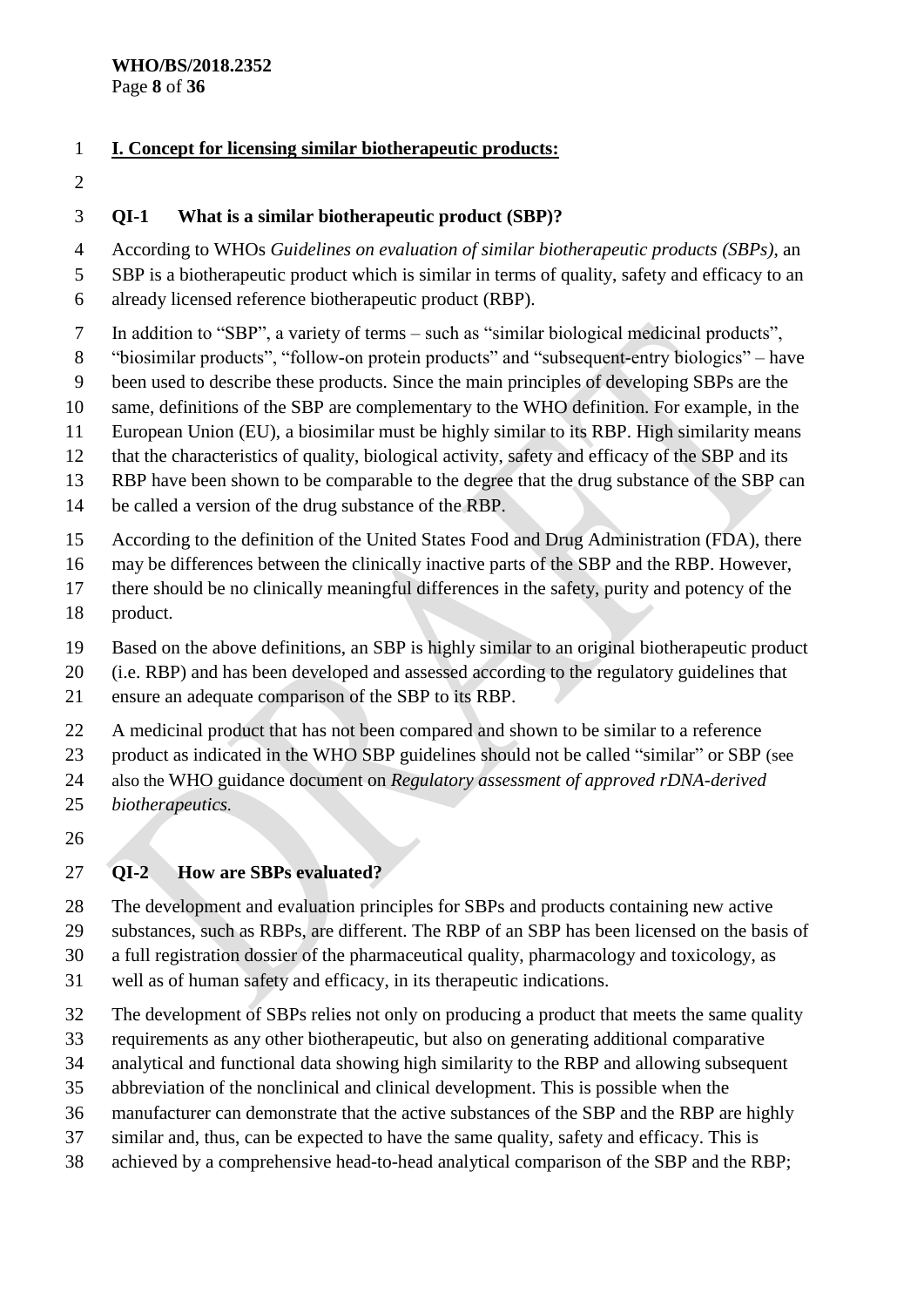- these data have to be included and submitted in addition to the pharmaceutical quality part of
- the SBP. Once the analytical similarity has been established, the nonclinical and clinical
- studies may be abbreviated and/or refined. The role of the nonclinical and clinical study
- programme is only confirmatory because the aim of the nonclinical and clinical studies is to
- demonstrate comparability between the SBP and RBP and not to demonstrate efficacy per se*.*
- The extent of the (non)clinical programme depends on the ability to demonstrate structural
- and functional similarity between the SBP and its RBP. Thus, the development should be a
- stepwise approach in which the results of the previous tests and studies will guide the next
- steps. Extensive comparisons will inevitably reveal some differences that may be real, or may
- just reflect limitations of the analytical/assay methods used. Therefore, the overall assessment
- of similarity is based on the evaluation of the whole comparability data package consisting of
- quality, nonclinical and clinical data (also called "totality of evidence").
- The quality and function of a biotherapeutic product are highly dependent on its
- manufacturing process. The manufacturing process of a biotherapeutic product, both SBPs
- and RBPs, is changed several times during its life cycle. Significant changes may have an
- impact on the product. Therefore, regulatory authorities will require the manufacturer to
- demonstrate with appropriate tests that the safety and efficacy of the product has not been
- changed. The requirements of these comparability studies after a manufacturing change are
- described in WHO's *Guidelines on procedures and data requirements for changes to*
- *approved biotherapeutic products*.
- Comparability studies may include physico-chemical and structural analyses as well as in
- vitro functional, often cell-based, tests. For more extensive changes and changes that may
- have a potential clinical impact, additional nonclinical and clinical studies may be required.
- Regulators have gained experience over many years of assessing manufacturer changes made
- to the manufacturing process for numerous biotherapeutics to ensure that the safety and
- efficacy of the product pre- and post-change is comparable. This experience has enabled the
- development of the concept of biosimilarity.
- The general scientific principles of comparability assessment for manufacturing changes are
- applicable to an assessment of similarity for SBPs. The demonstration of high similarity is
- based on an extensive head-to-head comparability exercise consisting of comparative state-
- of-the-art physico-chemical, structural and in vitro functional tests, as well as nonclinical and
- clinical studies. The clinical experience and established safety profile of the originator
- products facilitates the development of SBPs.
- 

## **QI-3 What are the differences between SBPs and generic products?**

- The term "generic" medicine is used to describe chemical, small molecule medicinal products
- that are structurally and therapeutically equivalent to an originator product of which the
- patent and/or data protection period has expired. In contrast, SBPs refer to relatively large
- and complex molecules of biological origin which are difficult to characterize. The
- abbreviated development of both generics and SBPs depends on the data of their reference
- products.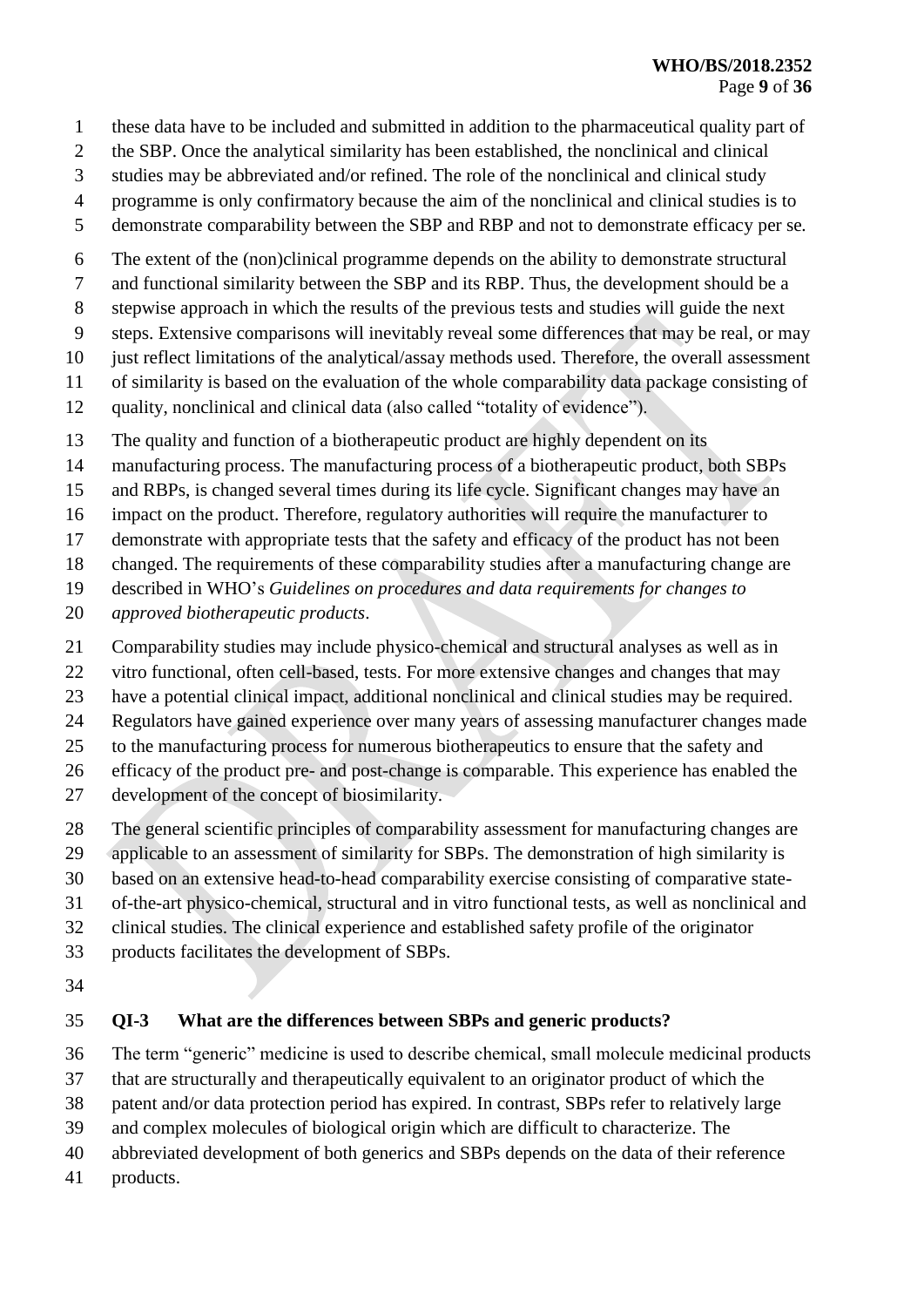#### **WHO/BS/2018.2352** Page **10** of **36**

- The demonstration of structural identity and bioequivalence of a generic medicine to the
- reference product is usually sufficient for the licensing of the generic medicine. However, the
- approach established for licensing generic medicines through bioequivalent studies alone is
- not scientifically appropriate for licensing an SBP which requires much more extensive
- studies. Additional analytical and functional, as well as nonclinical and clinical, studies are
- needed to demonstrate similarity between an SBP and the RBP. SBPs and RBPs are usually
- produced in cells that generate a product with some microheterogeneity that is unique to each
- cell type and manufacturing process. Therefore, SBPs and RBPs, or any other therapeutic
- protein and their versions after a change in manufacturing process, cannot be shown to be
- identical.
- In some countries, for various reasons, biotherapeutic products were licensed as generics or
- as small molecule drugs using data that do not meet current WHO regulatory expectations.
- Often little is known about the safety and efficacy of the individual products. These products
- need to be reassessed by NRAs) as described in the WHO guidance document on *Regulatory*
- *assessment of approved rDNA-derived biotherapeutics.*
- 

## **QI-4 Which products can be approved as SBPs?**

- SBPs should be developed and evaluated according to WHO's *Guidelines on evaluation of*
- *similar biotherapeutic products (SBPs)* or similar national guidelines. The RBP must have
- been licensed on the basis of full data on quality, safety and efficacy.
- The development of an SBP to a licensed original biotherapeutic product (i.e. RBP) depends
- on the ability to characterize and compare their structure and function. To date, SBPs have
- been developed for well-established and well-characterized biotherapeutic products, such as
- recombinant DNA-derived therapeutic proteins with a proven record of clinical safety and
- efficacy. Vaccines, plasma-derived products and their recombinant analogues are beyond the
- scope of the WHO guidelines on SBPs as recommended the WHO ECBS in 2008. However,
- biosimilar versions of low-molecular-weight heparins, although not proteins, have been
- licensed in some jurisdictions as SBPs.
-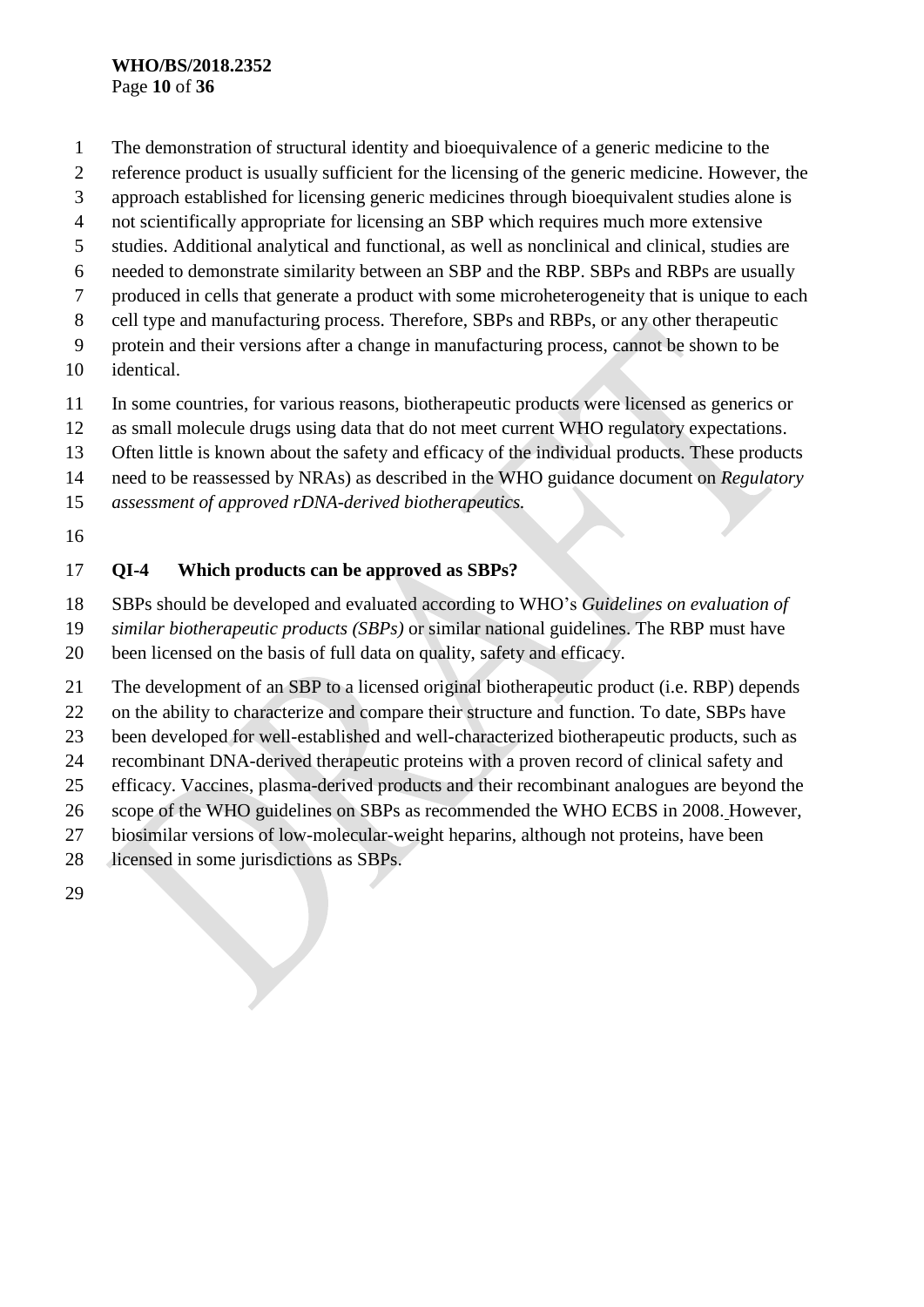#### **II. Reference biotherapeutic products:**

### **QII-1 What is the reference biotherapeutic product (RBP) referred to in the biosimilar regulatory framework?**

 An RBP is the comparator for head-to-head comparability studies with the SBP in order to show similarity in terms of quality, safety and efficacy. Only an originator product that was

licensed in accordance with WHO's *Guidelines on the quality, safety and efficacy of* 

*biotherapeutic protein products prepared by recombinant DNA technology* on the basis of a

stand-alone registration dossier can serve as an RBP. The term does not refer to measurement

standards such as international, pharmacopoeial or national standards or reference standards.

A manufacturer developing an SBP may be allowed to reduce the nonclinical and clinical

data set required for licensure if the similarity of the SBP to the chosen RBP in terms of

quality is demonstrated by appropriate comparability studies.

## **QII-2 What are the criteria for selection of an RBP?**

The main criteria for the selection of the RBP are mentioned in WHO's *Guidelines on* 

*evaluation of similar biotherapeutic products (SBPs).* The RBP should have been approved

on the basis of a complete registration dossier, including safety and efficacy studies in each

therapeutic indication. It should be fully identifiable (e.g. brand name, pharmaceutical form,

formulation, strength, origin of the reference medicinal product, numbers and age of batches).

The RBP should have been marketed for a suitable duration and should have a volume of

marketed use in a jurisdiction that has a well-established regulatory framework and

principles, as well as considerable experience of evaluation of biotherapeutic products and

post-marketing surveillance activities.

In general, NRAs require the use of a nationally licensed RBP for the evaluation of the SBP.

However, this practice may not be feasible for countries that lack nationally licensed RBPs.

In case the RBP is not licensed in a given country, the NRA may set additional criteria for the

selection of the RBP licensed or resourced in another country. The RBP should be licensed in

another country with a complete dossier according to WHO's *Guidelines on the quality,* 

*safety and efficacy of biotherapeutic protein products prepared by recombinant DNA* 

*technology* or corresponding guidelines. The RBP should also have market experience that

takes into account a significant duration and magnitude of exposure on the market. The

manufacturer of the SBP should justify the use of an RBP that is not licensed locally and the

same RBP should be used in all comparability studies of a given SBP.

## **QII-3 Under what circumstances would it be acceptable to use a foreign-sourced RBP?**

In general, the analytical and in vitro functional comparability of the SBP and the RBP

should be demonstrated by using the locally-licensed and sourced product. The use of a

foreign-sourced RBP may be feasible when the manufacturer plans a global development. By

using this approach, unnecessary repetition of nonclinical and clinical studies can be avoided.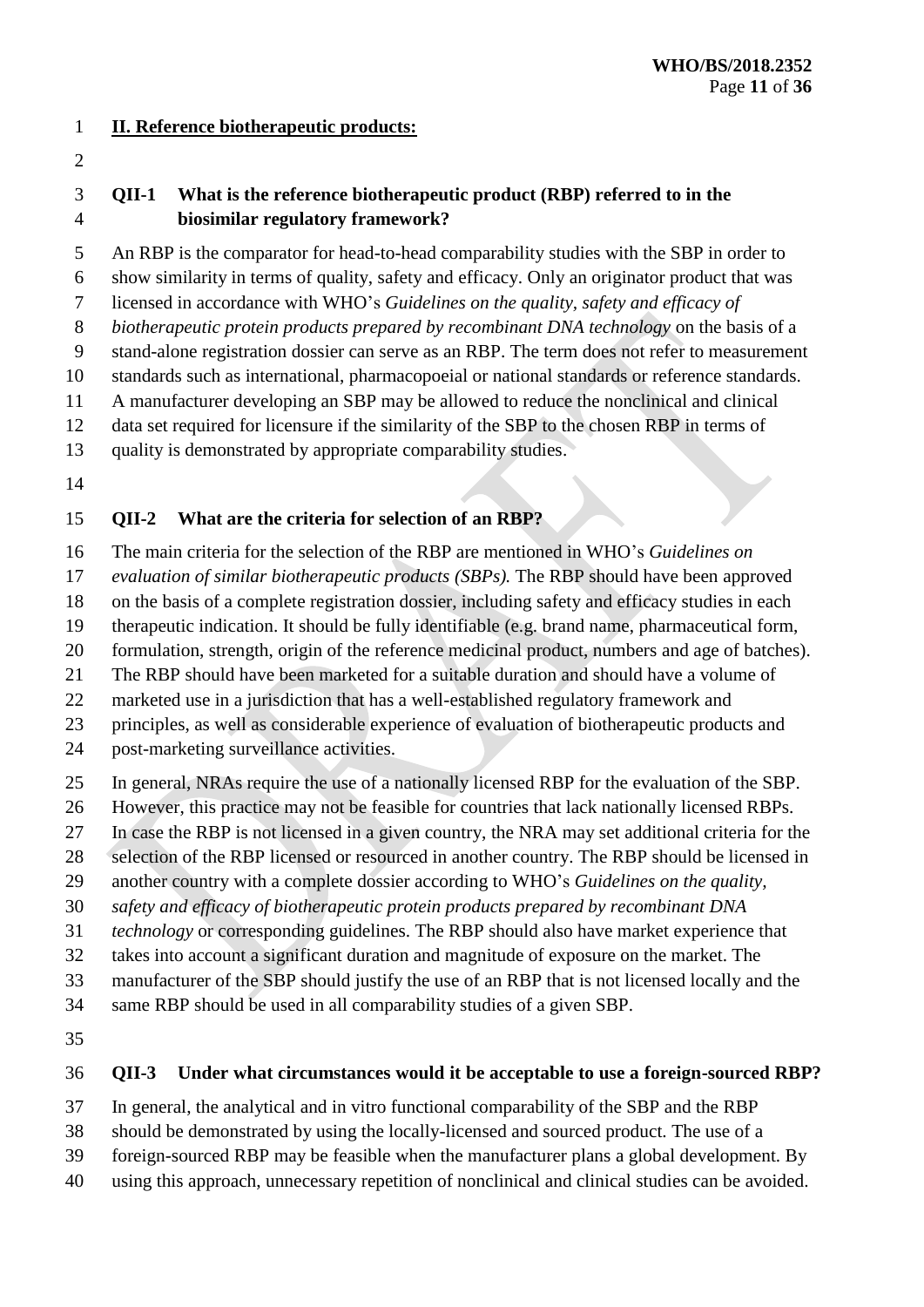#### **WHO/BS/2018.2352** Page **12** of **36**

 The use of a foreign-sourced RBP in nonclinical and clinical studies is possible if justified by information on the relationship of the manufacturers of locally-sourced and foreign-sourced RBP. For instance, the manufacturer may demonstrate that the locally-licensed RBP and the foreign-sourced RBP are versions of the same RBP, based on the same development data, including the same clinical data set. In some jurisdictions, comparability studies, such as analytical or even clinical pharmacokinetic (PK) data, are required to support the use of a foreign-sourced product. In smaller jurisdictions, or in cases where there is no locally-licensed RBP, a foreign-sourced RBP may be used throughout the whole comparability exercise to demonstrate similarity to the SBP. The regulatory requirements in such a situation are described in the response to **QII- 2. QII-4 Can the SBP be approved when compared with an RBP which is not available on the domestic market?** Yes, but it has to be justified. The manufacturers must take advice from the relevant NRA. **QII-5 The guidelines state that "the same RBP should be used throughout the entire comparability exercise". Can an RBP from another manufacturing site be used?** Yes. Production batches from different manufacturing sites can be used provided that products from all manufacturing sites are approved by the relevant regulatory authority and that all RBP production batches used in the comparability exercise conform to the same specifications.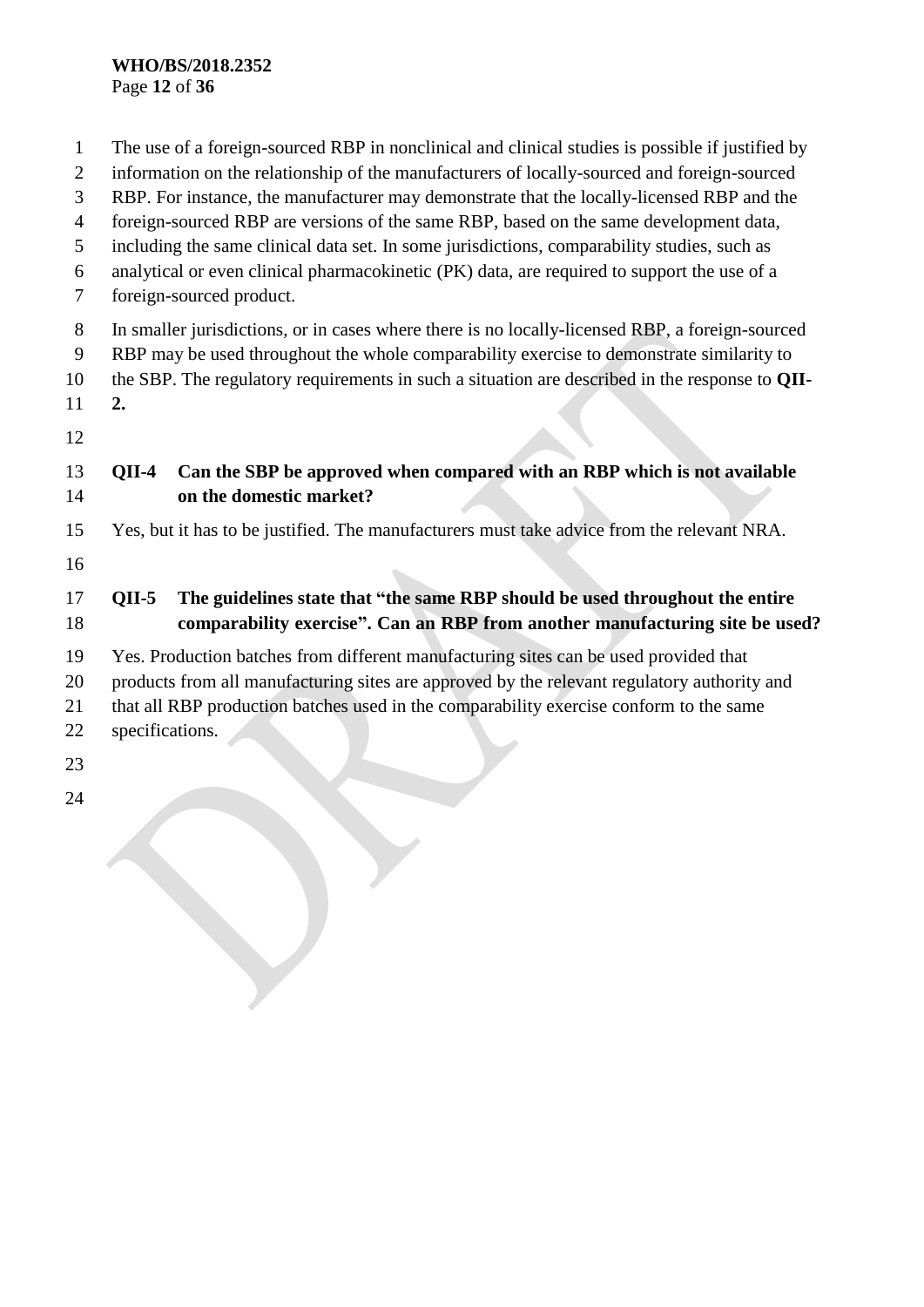### **III. Quality:**

### **QIII-1 Should the expression system used in producing an SBP be the same as the one used to produce the RBP?**

- Not necessarily. The expression system (i.e. expression vector and production cells) need not
- be the same as for the RBP if the expressed protein has the same amino-acid sequence as well as a comparable higher-order structure and post-translational modifications. It is
- recommended that the manufacturers of SBPs use an expression system similar to that of the
- RBP where possible, since the cell type influences the pattern of post-translational
- modifications such as glycosylation. Differences between the RBP and SBP in the level and
- type of post-translational modifications need to be justified in terms of the potential to have
- an impact on the potency, safety and efficacy of the SBP.
- The manufacturers of SBPs should also consider expression system-specific process
- impurities. In general, a manufacturer of an SBP is not able to use the same clone of
- production cells as the manufacturer of the RBP. The developers of an SBP must develop
- their own master cell banks for their production cells. If a company wishes to use a novel
- expression system this might give rise to different glycosylation patterns and new process-
- related impurities, and typically regulators would ask for more clinical immunogenicity data.
- 

## **QIII-2 Should the SBP have the same formulation as the RBP?**

- Not necessarily, as long as the differences do not have an impact on the quality, safety and
- efficacy of the SBP, and the SBP and RBP can be demonstrated to be comparable. In addition,
- the manufacturer should justify potential differences between the formulations of the SBP
- and the RBP. In general, the formulations should be state-of-the-art with regard to stability,
- compatibility, integrity and impact on activity and strength of the active substance.
- It is important to justify the lack of adverse impact on the relative efficacy and safety of the
- SBP if a different formulation and/or container/closure system is used especially any
- material that is in contact with the medicinal product. The aim of the biosimilar comparability
- exercise is to demonstrate that the SBP and the RBP chosen by the manufacturer are
- comparable.
- 

## **QIII-3 Should the SBP have the same delivery device or container closure system as the RBP?**

- No, it is not necessary for an SBP to have the same delivery device or container closure
- system as the RBP. The lack of any adverse impact of the delivery device/container closure
- system on quality, safety, efficacy and usability should be demonstrated. The manufacturer of
- an SBP should demonstrate that the product remains stable over long-term storage when
- stored in the chosen container closure systems.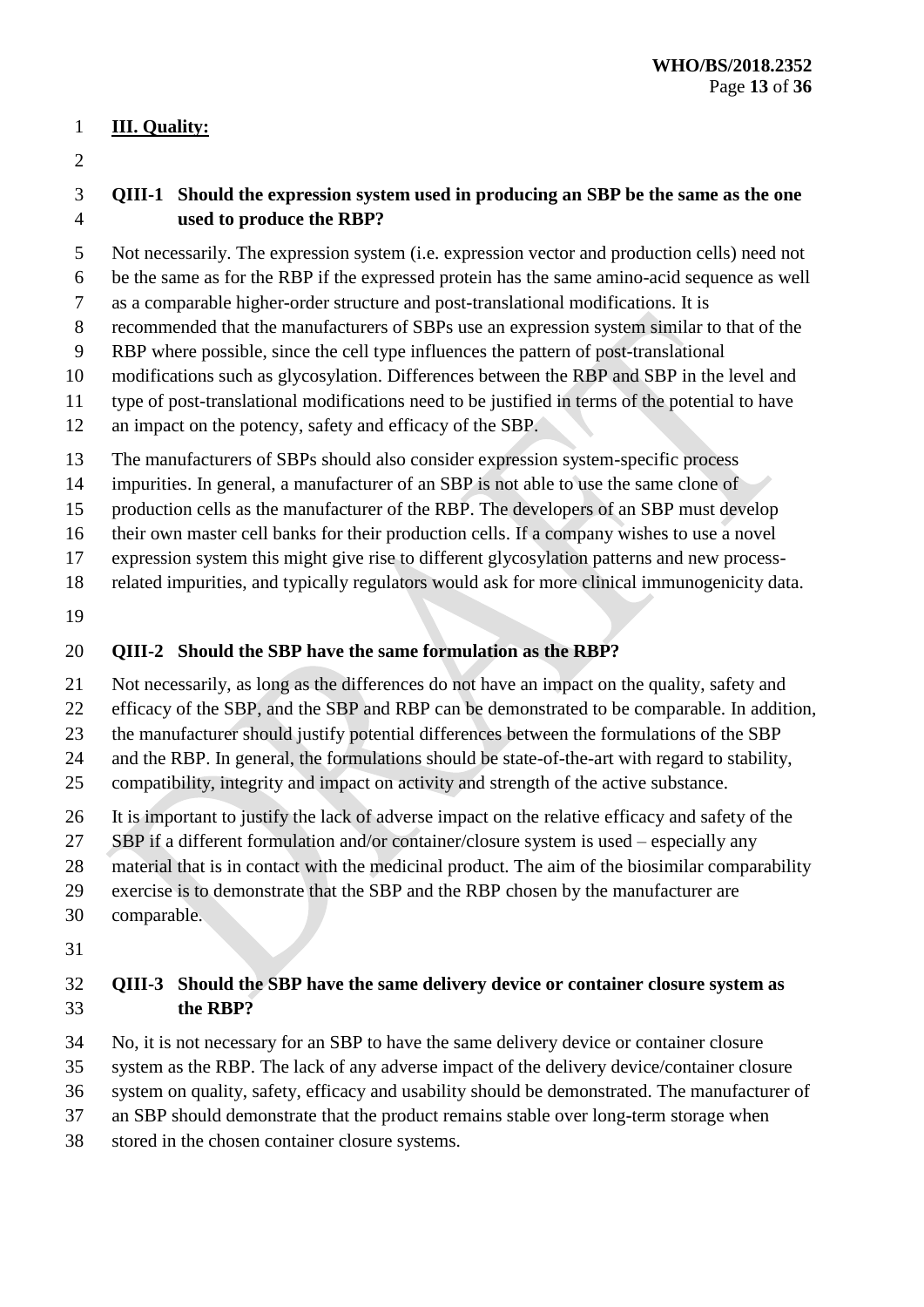Thus it is possible, for instance, to use a different delivery device, such as pre-filled syringe or autoinjector, even if the RBP has only a vial provided that the products are shown to be comparable.

## **QIII-4 Should the SBP have the same strength as the RBP and how can this be demonstrated?**

Yes. In general, an SBP should have the same concentration of drug substance as the RBP.

The total content of the drug substance per dosage form should be defined by the posology of

the RBP and should allow the appropriate application. A difference in the total content of

SBP and RBP should be justified. If needed, additional data should be provided. Any

difference should not compromise safety. The total content and concentration should be

expressed by using the same measurement system as the RBP (i.e. mass units or units of

activity).

## **QIII-5 Should the specifications of the SBP be the same as those of the RBP?**

The specifications control the most important RBP and SBP quality attributes concerning

identity, purity, potency and molecular heterogeneity. Nevertheless, specifications of RBP

and SBP are likely to be somewhat different because of different manufacturing processes

and analytical methods. Thus, the specifications reflect the experience of the manufacturer's

own product. The specifications should be based on WHO's *Guidelines on the quality, safety* 

*and efficacy of biotherapeutic protein products prepared by recombinant DNA technology*.

It should be noted that pharmacopoeial monographs provide only minimal requirements. It is

expected that the specifications of an SBP do not allow significantly wider batch-to-batch

variation than found for the RBP during the quality comparability exercise.

### **QIII-6 How many batches must be analysed in the comprehensive comparability studies?**

 The analysis of multiple batches of the RBP by the manufacturer is necessary for developing an optimal manufacturing process for a candidate SBP. For this purpose, the manufacturer of

an SBP needs to collect a representative set of batches of the RBP over an extended period to

justify comparability ranges for critical quality attributes. The relevance of the ranges should

be discussed, taking into account the number of RBP batches tested, the quality attributes

investigated, the age of the batches at the time of testing, and the evolution of quality

- attributes over time as well as the test method used. The age of the different batches of the
- RBP (relative to the expiry dates) should also be considered when establishing the target
- quality profile.
- At the next stage, comprehensive head-to-head physico-chemical, structural and in vitro
- functional comparisons are performed for multiple representative batches of RBP and SBP to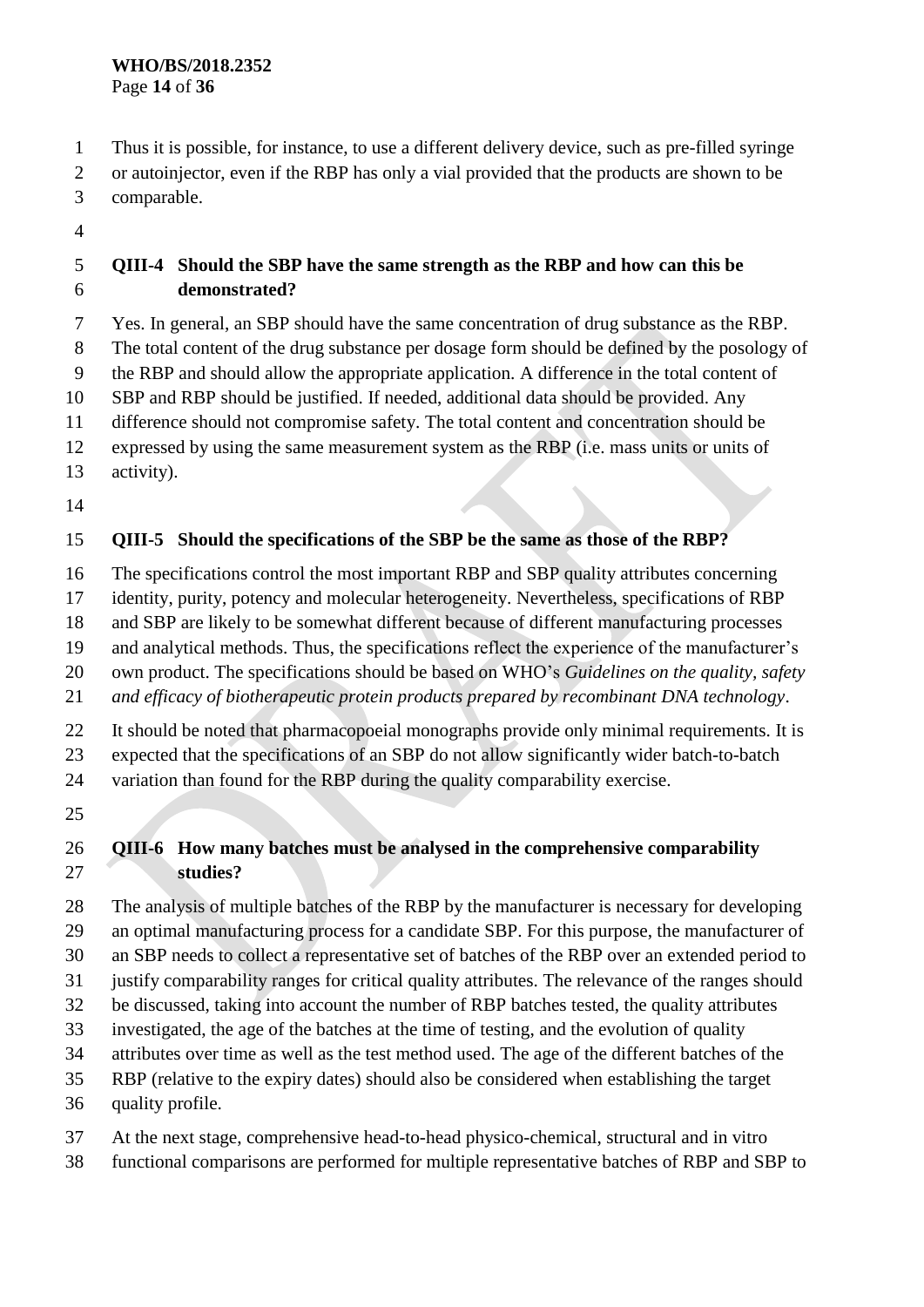- confirm representative and comparable quality profiles. It may not be possible to set a
- definite number for batches of the comprehensive comparability exercise. The number of
- batches needed to show similarity of each quality attribute and to establish the range of SBP
- specifications should be sufficient to allow a meaningful comparison with the RBP. The
- manufacturers may request advice from the relevant regulatory authority on the appropriate
- number of batches when preliminary results from the degree of variability have been
- obtained.
- Where several strengths or presentations are available, their selection should be appropriately justified.
- 

### **QIII-7 What is the role of pharmacopoeial monographs in the evaluation of SBPs?**

- Pharmacopoeial monographs are public standards which include quality requirements for
- medicinal products and their constituents. Monographs for biotherapeutic products have been
- issued in various jurisdictions. An SBP must show the same level of compliance with a
- pharmacopoeial monograph as the RBP. However, compliance with pharmacopoeial
- monographs will not be sufficient to demonstrate biosimilarity.
- 

### **QIII-8 What is the role of reference standard materials in the evaluation of SBPs?**

- WHO provides International Standards and Reference Reagents, which serve as primary
- reference standards of defined biological activity expressed in an international unit (IU) or
- 21 unit (U).<sup>1</sup> They are used either to calibrate assays directly or to calibrate secondary standards
- (e.g. pharmacopoeial and national reference standards) or manufacturers' working standards.
- When available, manufacturers can use international/pharmacopoeial reference standards and
- reagents for qualification and standardization of the tests used to characterize and quantify
- RBP and SBP. For example, the potency (expressed, for instance, in units or international
- units [IU]) is the quantitative measure of biological activity based on an attribute of the
- product. The potency of each batch of the drug substance and the final dosage form should be
- established by using, wherever possible, an appropriate national or international reference
- material which is normally calibrated in units of biological activity such as IU. In the absence
- of such preparations, an approved in-house reference preparation may be used for assay
- standardization.
- Many biological products are labelled and dosed in terms of mass units rather than potency
- units. For such products, the reference standard (in-house, national or international) may be
- used to calibrate the working reference standard and the corresponding bioassay used to
- confirm product quality. In these situations, quality determination of bioactivity is normally
- expressed in percentage relative terms rather than in units and is not used for product
- labelling.

<sup>1&</sup>lt;br><sup>1</sup> See: [http://www.who.int/biologicals/reference\\_preparations/en/](http://www.who.int/biologicals/reference_preparations/en/) (accessed 19 July 2018).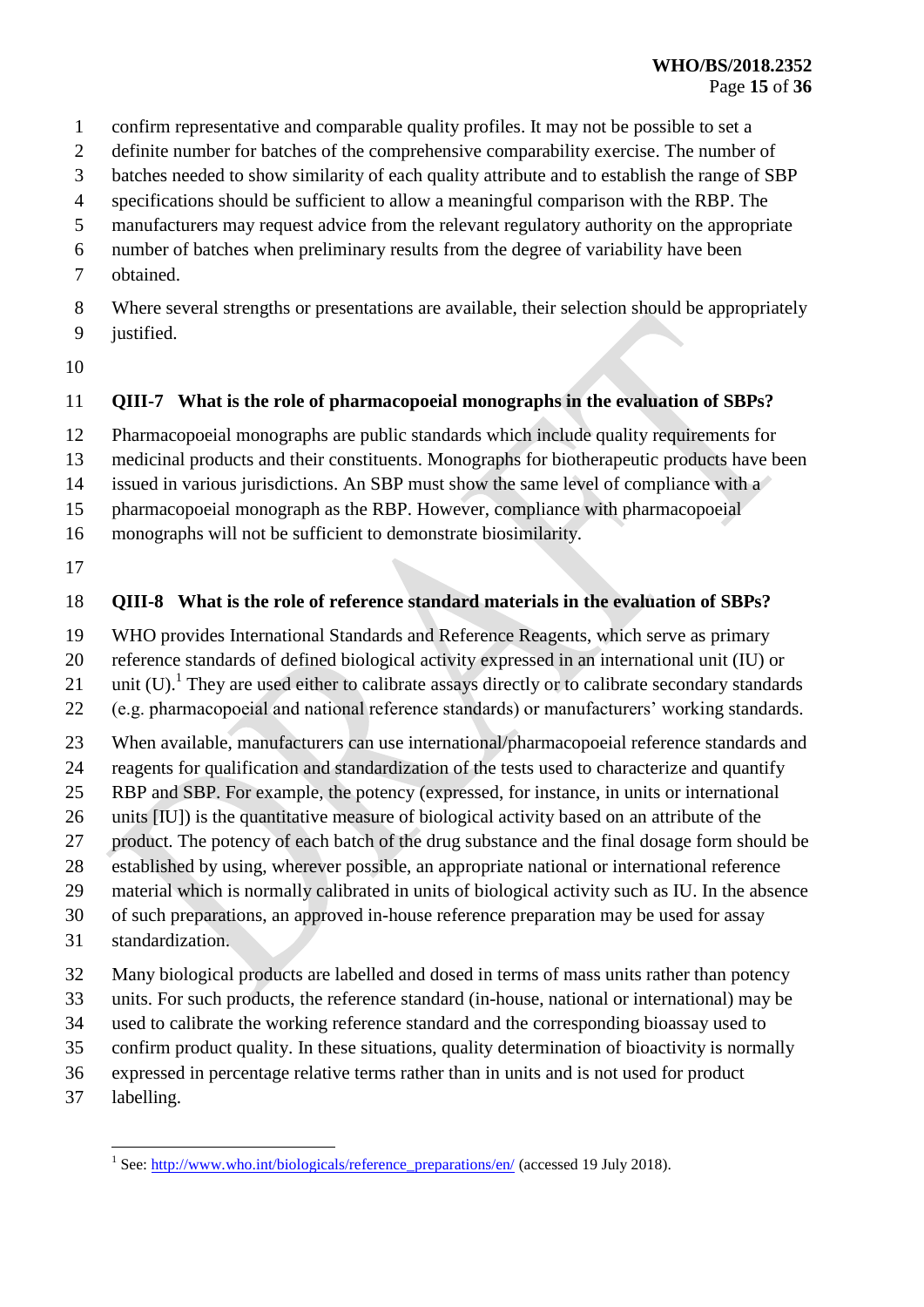- 
- However, these reference standards are distinct entities and cannot be used instead of the
- RBP for demonstration of comparability.
- 

## **QIII-9 How should the expiry date of an SBP be established?**

The expiry date of an SBP is based on the SBP stability data which defines its shelf-life and

is independent of the RBP. The shelf-life of the SBP should be justified on the basis of full

real-time and real-temperature stability data obtained according to the relevant guidelines,

namely WHO's *Guidelines on the quality, safety and efficacy of biotherapeutic protein* 

*products prepared by recombinant DNA technology* and the ICH Q5C guideline on *Quality of* 

*biotechnological products: stability testing of biotechnological/biological products*.

## **QIII-10 Are comparability studies in accelerated and stress stability tests needed?**

Stability testing of SBPs should comply with the relevant guidelines, namely: WHO's

*Guidelines on the quality, safety and efficacy of biotherapeutic protein products prepared by* 

*recombinant DNA technology* and the ICH Q5C guideline on *Quality of biotechnological* 

*products: stability testing of biotechnological/biological products*. Stability studies on the

drug product should be carried out in the intended drug product container closure system.

**Real-time/real-temperature stability tests** will determine the conditions for storage and the

shelf-life of the SBP. These conditions may or may not be the same as those of the RBP.

 Comparative real-time, real-temperature stability studies between the SBP and RBP are not required.

**Comparative accelerated stability tests** not only provide important information on

degradation pathways of the active substance and the suitability of the formulation and the

container closure system but may also uncover differences between the degradation profiles

of the SBP and RBP. Results obtained from the studies may show that additional controls

should be used in the manufacturing process and during shipping and storage in order to

ensure the integrity of the product.

**Stress stability testing** is necessary for an SBP in order to further investigate appropriate

conditions for shipping and storage unless these conditions are covered by accelerated

stability studies. In general, comparative stress testing of SBP and RBP does not provide

added value. However, depending on the potential degradation mechanism of the molecule,

stress conditions (e.g. high/low pH, humidity, oxidation) may reveal differences between the

degradation profiles of the SBP and RBP.

## **QIII-11 When conducting a comparability exercise, head-to-head characterization studies are required to compare the SBP and its RBP. How much difference or**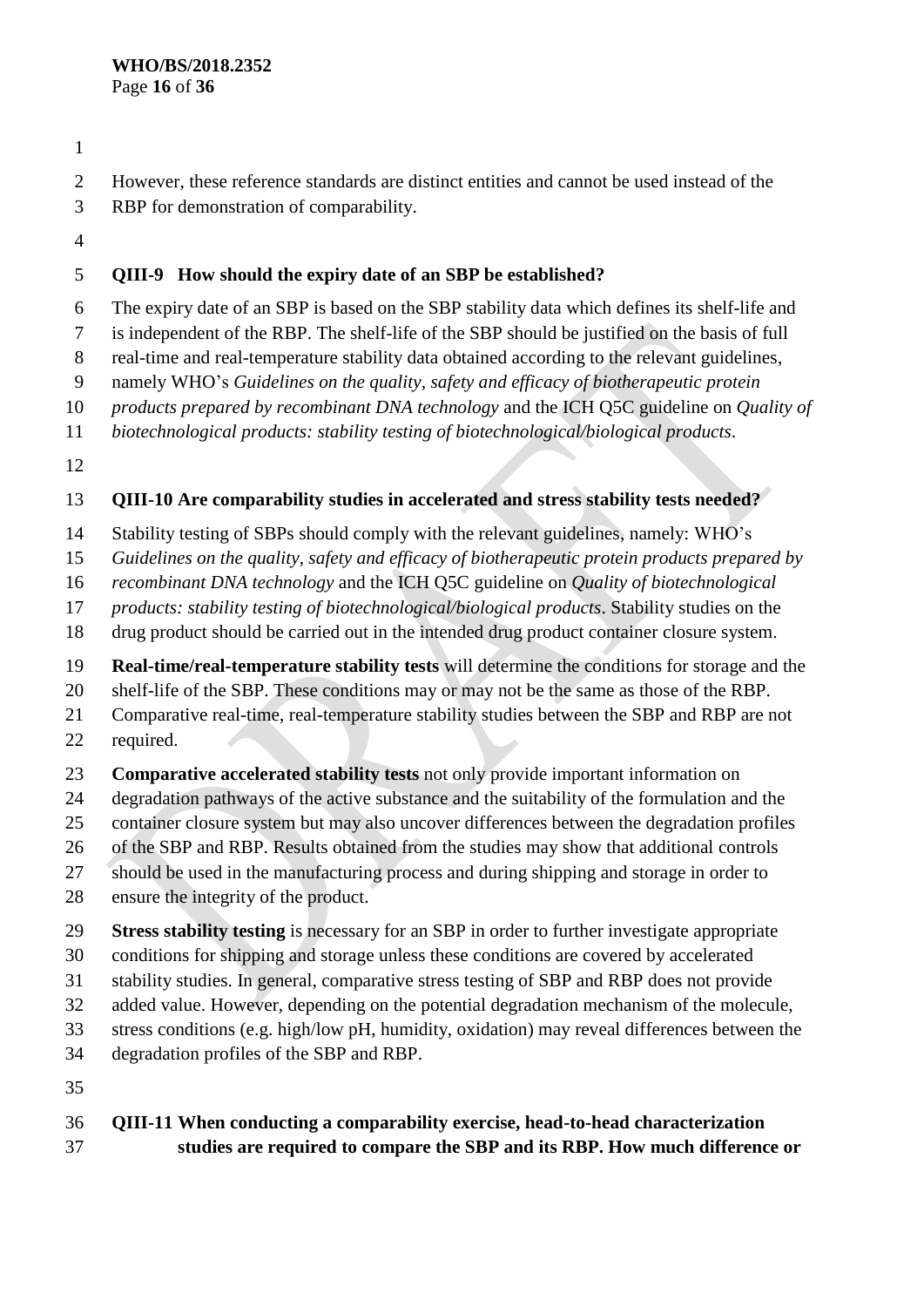## **what kinds of differences can be accepted while ensuring a high degree of similarity between the SBP and its RBP?**

- The conclusion of high similarity is based on evaluation of the whole data package from
- quality, nonclinical and clinical parameters and not on an individual variable or physico-
- chemical test. The regulators may use their previous experience, generated for instance from
- changes introduced into manufacturing processes for the RBP, to understand the functional
- and clinical impact of a particular physico-chemical difference between the SBP and its RBP.
- The results of physico-chemical tests should always be interpreted in the light of the
- performance of a particular analytical method and the batch-to-batch variability of the results.
- When available, orthogonal analytical techniques should always be used to strengthen the
- evaluation of comparability.
- In vitro, usually cell-based, functional assays may be helpful in understanding the
- significance of a difference detected in the analytical testing. It is important to understand the
- factors that have an impact on the functional tests. The sensitivity of some of the functional
- tests, such as reporter gene-based assays, has been increased to the degree that they do not
- correspond to the physiological situation. In these situations, the manufacturer needs to
- consider the significance of the results and understand the difference between a robust assay
- for release and a bio-analytical assay. It is also important to consider other tests that may
- better reflect the physiological situation. Tests using cells from a specific patient population
- may also be helpful for interpretation of the observed difference.
- In general, in vitro functional tests are more sensitive than clinical studies at detecting
- differences between the SBP and RBP. Results of physico-chemical and structural tests
- should be considered in planning the clinical comparability programme, especially in PK,
- pharmacodynamics (PD) and immunogenicity studies.
- The PK of the SBP and RBP are often compared in single-dose studies involving healthy
- volunteers, when this is appropriate and depending on the nature of the treatment. The
- 27 comparability range in the primary PK parameters should be defined and justified prior to
- conducting the study. The criteria used in the demonstration of bioequivalence of orally
- 29 administered and chemically synthesized small molecules i.e. 90% confidence interval (CI)
- of ratios of SBP to RBP are often used for comparative PK studies of SBPs and RBPs in the
- absence of relevant historical data. If the PK comparability criteria are met but the exposure
- to SBP is significantly lower or higher, meaning that the CI of the SBP is entirely within
- either the higher or the lower side of the equivalence range, a root cause analysis and possibly
- new data could be needed. It is recommended that steady state PK should be measured in the
- repeat-dose safety and efficacy studies. This may mitigate concerns of some PK differences
- observed after a single-dose study.
- The equivalence design is recommended for confirmatory efficacy and safety studies. Non-
- inferiority design may be used if superiority can be excluded. In both cases, the acceptance
- range is defined by previous clinical trials with the RBP and the difference is not clinically
- meaningful.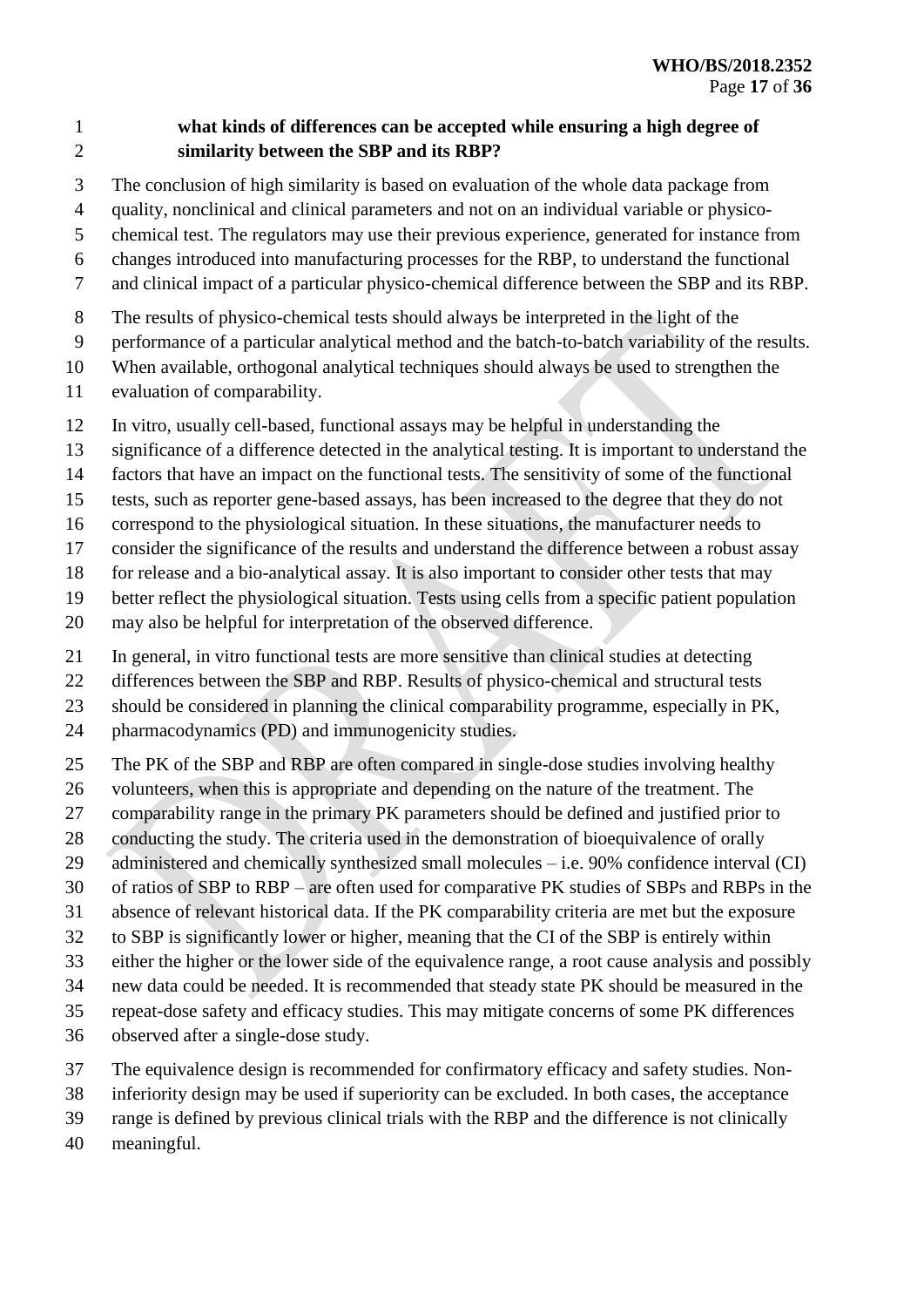#### **WHO/BS/2018.2352** Page **18** of **36**

### **QIII-12 How comprehensive should the evaluation of glycan structure (i.e. level of details) be?**

A glycoform is an isoform of a protein that differs from others only with respect to the

- number or type of attached [glycans](https://en.wikipedia.org/wiki/Glycan). The biotechnological manufacturing process of a given
- glycoprotein is sensitive to culture conditions, which may lead to production of different
- glycoforms in spite of the same glycosylation machinery. This glycoform pattern may to
- some extent vary from batch to batch. In addition, production cells from different species
- may produce qualitatively different glycans that should be identified and justified, especially
- if such glycan does not exist in humans.
- For glycoproteins, carbohydrate structures should be thoroughly compared, including the
- overall glycan profile, site-specific glycosylation patterns and site occupancy. The extent of
- the comparative analysis of the glycoform patterns of the SBP and RBP depends on
- knowledge about the glycoform pattern of the RBP and the functional role of different
- glycoforms. Knowledge regarding the variation in the glycoform pattern between batches of
- the RBP will help in assessment of differences between the SBP and RBP.
- Differences in the glycans and glycan profiles may have an impact on the structure, potency,
- PK, safety and efficacy of a product. For instance, sialylated, afucosylated and mannose-
- containing structures may display clinically significant variations.
- Monoclonal antibodies are glycoproteins with glycosylation sites in the Fc portion of the
- heavy chains, with further possible glycosylation sites depending on the type of molecule.
- Monoclonal antibodies display several glycoforms that have different functional properties,
- such as differences in binding to Fc-receptors and complement. Therefore, a thorough
- analysis of the glycans attached to the Fc-protein backbone is necessary. These data, together
- with various binding and cell-based functional tests, will be crucial in the demonstration of
- comparability of an SBP and its RBP. Glycans are rarely immunogenic. However, glycans
- that are not normally present in humans may be immunogenic. For instance, alpha-gal-1, 3-
- 27 gal that occurs on the carbohydrate moiety of proteins produced by some mammalian but not
- human cells may trigger serious hypersensitivity reactions in patients.
- 

## **QIII-13 How can statistical analysis support the demonstration of similarity of an SBP to the RBP in quality evaluation?**

- Statistical methods have a crucial role to play in interpretation of comparative clinical data,
- especially PK and efficacy. The role of statistics in evaluation of biosimilarity is less clear
- with regard to the interpretation of results of comparative physico-chemical, structural and in
- vitro functional tests, and requires a different approach from that applied when analysing
- clinical data.
- Statistical methods usually deal with means. The means may change within the acceptability
- range. Nevertheless, in some jurisdictions it has been suggested that statistical analyses of
- comparability data should be conducted in order to evaluate analytical similarity. Using a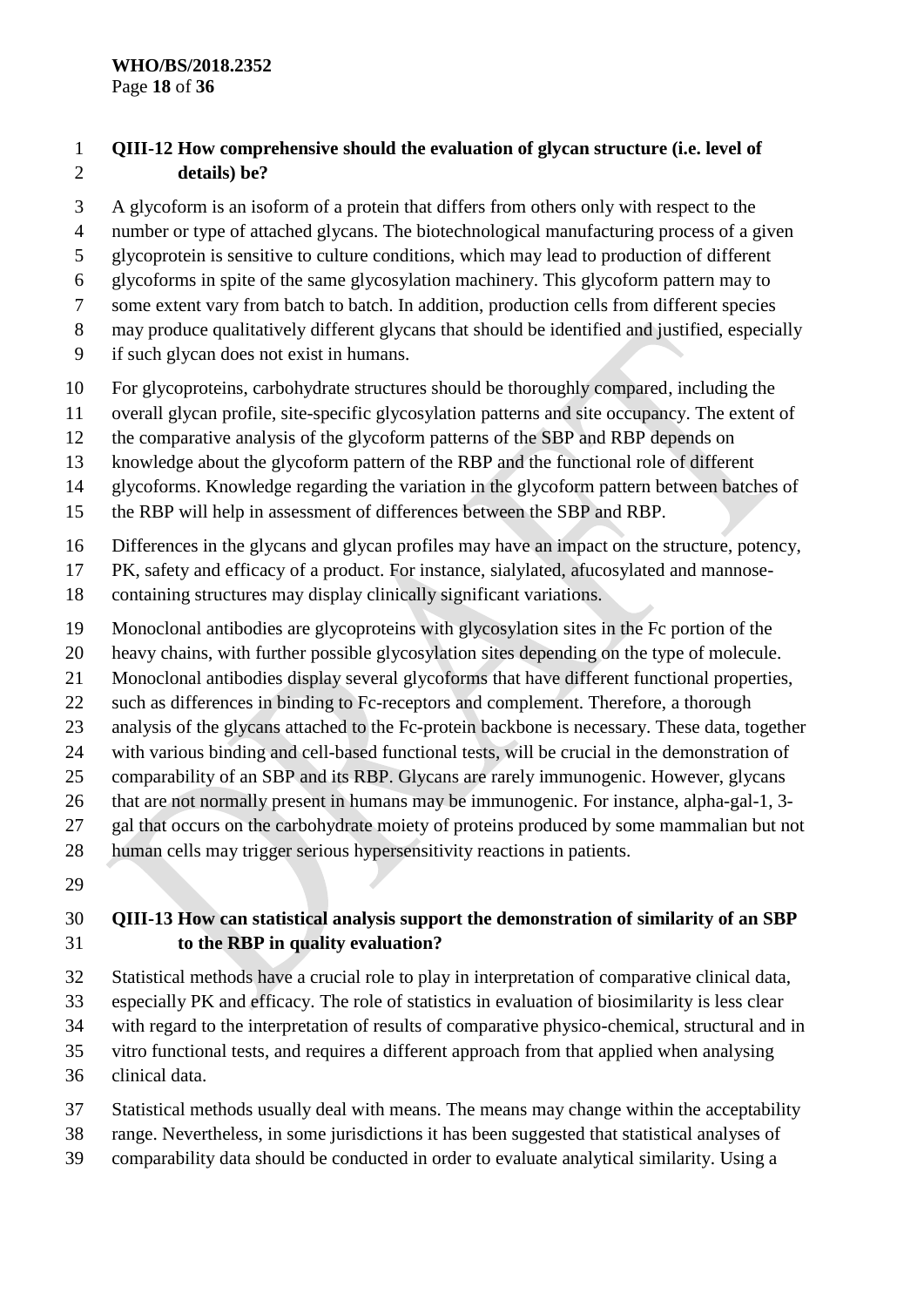- descriptive statistical approach to establish ranges for quality attributes in the context of
- comparability is generally more widely accepted.
- The establishment of similarity by statistical analysis may be influenced by the number of
- batches and observations, uncertainty regarding the clinical impact of an attribute and
- distribution of results, performance of the assays, source and age of the batch etc. In
- conclusion, the use of statistics in defining comparability is still at an empirical stage in most
- jurisdictions.
- It is important to realize, however, that statistical tools, while helpful in supporting
- conclusions about similarity, should not be used as the sole basis for decision-making on
- biosimilarity for marketing authorization approval which should be based on evaluation of
- the whole data package for each of the quality, nonclinical and clinical parameters.
-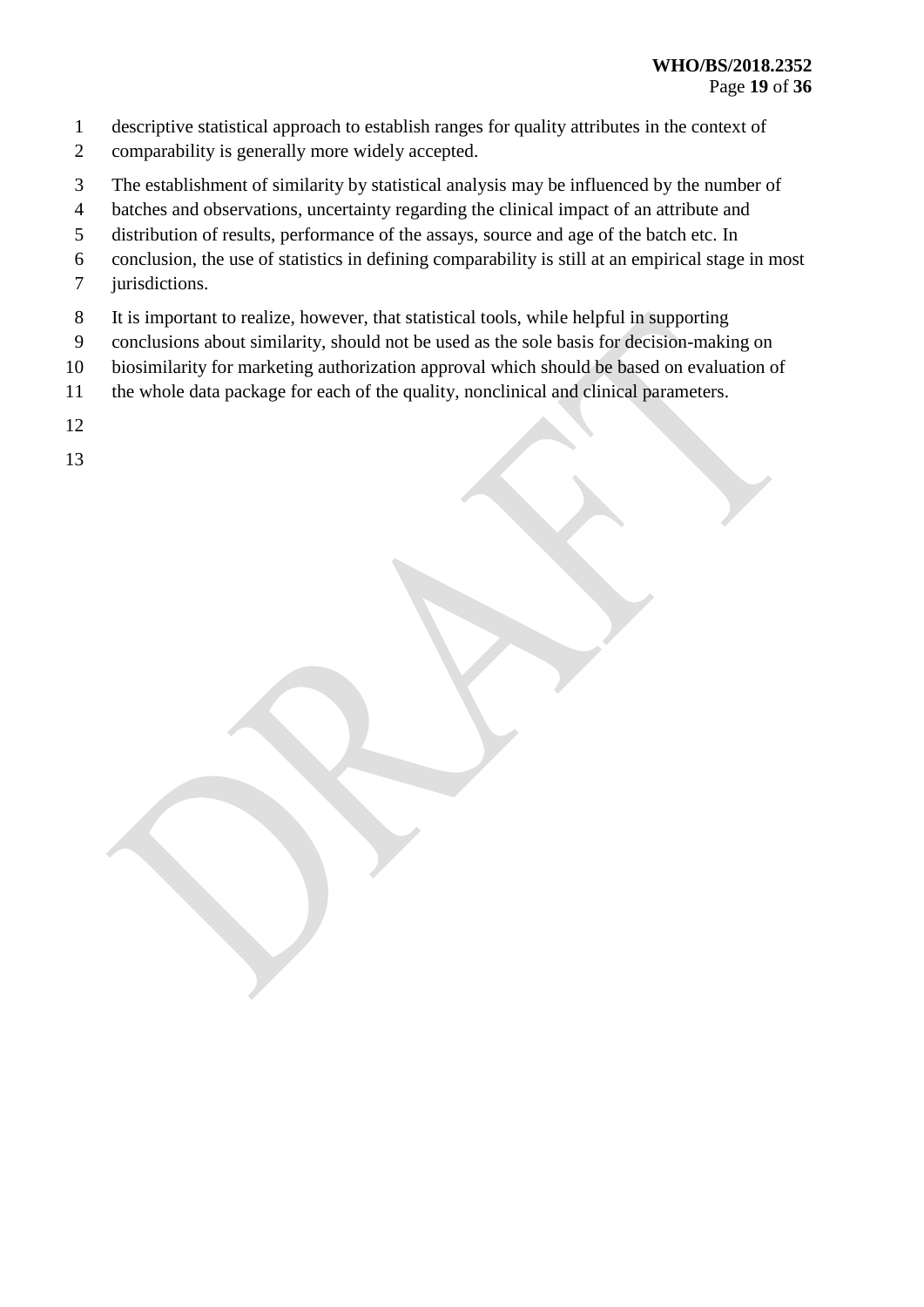#### **IV. Nonclinical evaluation:**

### **QIV-1 Which general factors should be considered for the planning/conduct of the nonclinical studies for an SBP?**

The nonclinical development of SBPs has evolved from merely abbreviated versions of the

 nonclinical development of original medicinal products to development programmes tailored to the specific features of SBP development.

- Initially, significant emphasis was put on in vivo comparative nonclinical studies and the
- original WHO *Guidelines on evaluation of similar biotherapeutic products (SBPs)* required at
- least a head-to-head repeat-dose toxicity study. WHO's newer *Guidelines on evaluation of*
- *monoclonal antibodies as similar biotherapeutic products (SBPs)* promote a stepwise
- nonclinical development starting from demonstration of the physico-chemical and in vitro
- functional comparability before proceeding to the analysis of remaining uncertainties. If in
- vivo studies are considered to be indicated, the developer should clarify the availability of
- relevant animal models. If the drug substance of candidate SBP shows specific
- pharmacological activity only in great apes, the developer should seriously weigh the need for
- in vivo studies to avoid pharmaco-toxicological testing in these species. A consultation with
- 18 the relevant NRA is recommended.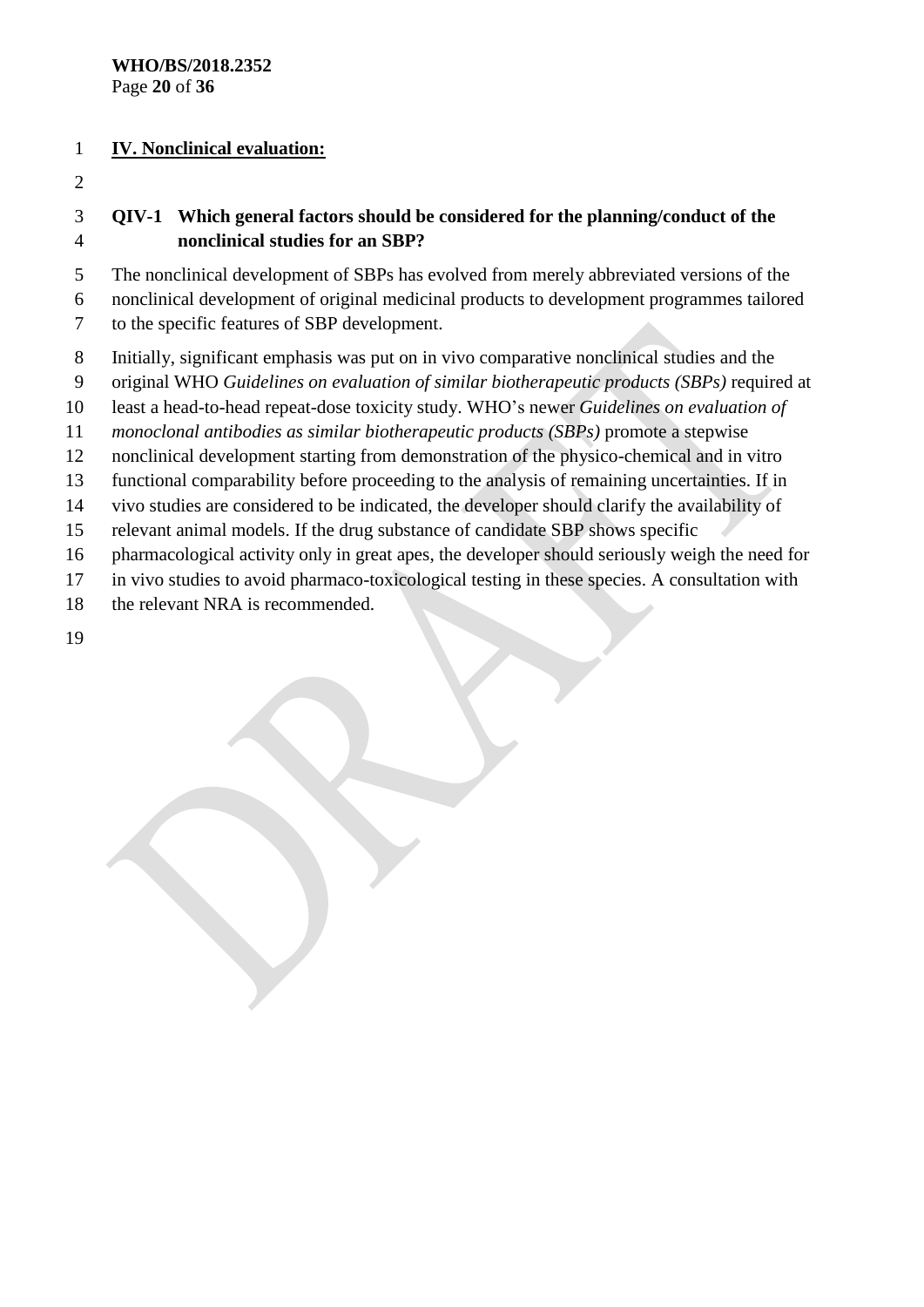#### **Nonclinical in vitro studies**

### **QIV-2 What kind of in vitro studies should be conducted for the nonclinical evaluation of an SBP?**

- The in vitro nonclinical studies should be comparative and should measure relevant
- biological activities of the drug substance. It is recommended that the tests are
- complementary or orthogonal in order to support the interpretation of results. Together, these
- assays should cover the whole spectrum of pharmacological aspects with potential clinical
- relevance for the RBP and for the product class. The manufacturer should discuss to what
- extent the in vitro assays used are representative/predictive of the clinical situation in terms of
- current scientific knowledge.
- Typically, receptor-binding assays and cell-based functional assays are used to compare the
- functions of the SBP and RBP. The developer should justify the relevance, sensitivity and
- discriminatory capability of the tests by submitting qualification and or validation studies
- using the RBP and SBP. Test results should be given in units of activity calibrated against an
- international or national reference standard, where available.
- For instance, monoclonal antibodies have several functionally active sites. Assays are
- available to measure the binding affinity and activity of the monoclonal antibodies as well as
- cell-based functional assays for each active site. The standard assays can be tailored to better
- reflect the physiological or pathological conditions in a particular therapeutic indication**.** A
- detailed analysis of the biological activity, including Fab- and/or Fc-mediated functions, such
- as ability to bind to different isoforms of Fc gamma and neonatal Fc receptors and to
- complement C1q, should be provided whether or not they are considered essential for the
- therapeutic mode of action. The absence of a mode of action should be considered by the
- SBP developer, although this may not require an extensive analytical demonstration and may
- be assessed via cell-based or binding assays. The corresponding cell-based functional assays,
- such as complement-dependent cytotoxicity (CDC), antibody-dependent cellular cytotoxicity
- (ADCC) and antibody-dependent cellular phagocytosis (ADCP) are important as they may
- play different roles in different therapeutic indications.
- Where available, international reference standards can be used to support bioassay,
- characterization, calibration and performance. See also **QIII-8**.
- 

### **QIV-3 Which specific factors should be observed in the planning/conduct of the nonclinical in vitro studies?**

- It is important to understand what is known about the mechanism of action of the molecule
- for the selection of the relevant tests for the biological activity. The quality comparability
- studies may reveal differences that may have an impact on clinical performance, such as PK
- or efficacy. The nonclinical in vitro studies should be sensitive, specific and sufficiently
- discriminatory to show any potential differences which, according to current scientific
- knowledge, could be of potential clinical relevance. Some assays used in the quality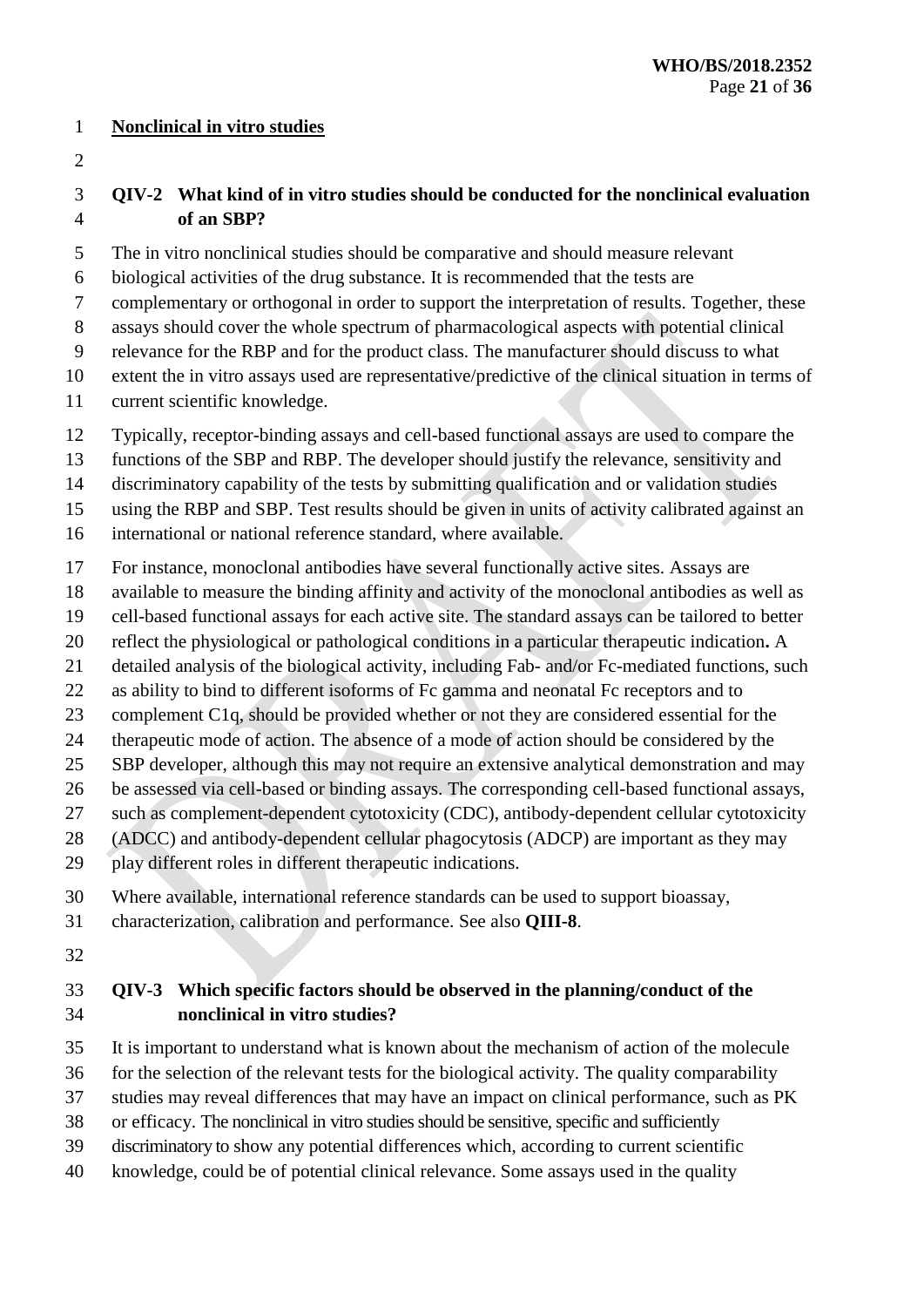#### **WHO/BS/2018.2352** Page **22** of **36**

- assessment may be utilized to inform nonclinical studies. In these cases, the clinical relevance of these assays should be justified. Since in vitro assays may often be more specific and sensitive for detecting differences between SBP and RBP than studies in animals, such assays can be considered paramount for the nonclinical biosimilar comparability exercise.
- 
-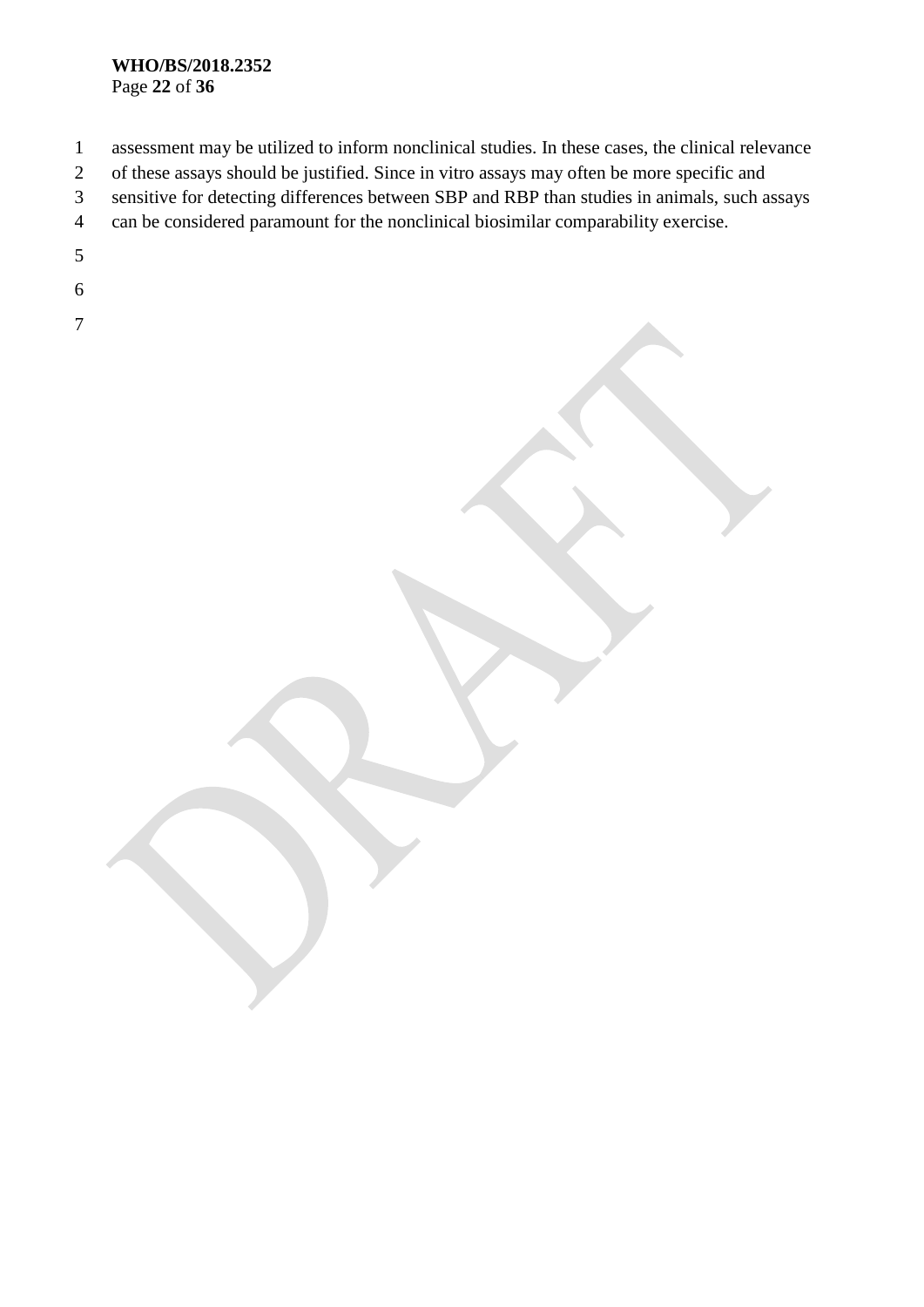#### **Nonclinical in vivo studies**

## **QIV-4 Which factors should be considered when deciding whether in vivo animal studies are required for nonclinical evaluation of a specific SBP?**

- On the basis of the totality of available quality and nonclinical in vitro data and the extent of
- residual uncertainty about the similarity of SBP and RBP, nonclinical in vivo studies may not
- be required. If the quality-comparability exercise and nonclinical in vitro studies are
- considered satisfactory and no issues that would prevent direct entrance into humans are
- identified, in vivo animal studies may be considered unnecessary.
- In some jurisdictions, legislation requires the application of the 3R (Reduction, Refinement
- and Replacement of animal experiments) principle in product development in order to reduce
- the suffering of animals. In particular, studies with non-human primates should be avoided if
- possible. In vivo animal studies should be considered only when it is expected that such studies
- 14 would provide relevant additional information. In general, the additional value of in vivo
- nonclinical studies for the demonstration of comparability of SBP and RBP is questionable
- when previous physico-chemical, structural and in vitro functional tests have demonstrated

the similarity of the SBP and RBP.

- A number of factors reduce the need for in vivo studies in the development of an SBP:
- **The risk of first-in-man use of an SBP can usually be estimated on the basis of**  knowledge about the clinical safety profile of the RBP and the outcome of the physico-21 chemical, structural and in vitro functional tests with the SBP.
- 22 Most toxic effects of therapeutic proteins are related to an exaggeration of their known pharmacological effects.
- 24 The functional activity of a biotherapeutic drug substance is often species-specific, making it difficult to identify a suitable animal species.
- 26 Human drug substances are often immunogenic in conventional animal models due to species-specificity, which prevents or hampers the interpretation of repeat-dose animal studies
- 
- Conventional animal models are often not sensitive enough to detect small differences.
- 

## **QIV-5 Which specific factors should be considered in the planning/conduct of in vivo animal studies on pharmacodynamics and/or pharmacokinetics of an SBP?**

- PK studies with the SBP should be justified on the basis of RBP data and the interference of anti-drug antibodies.
- If product-inherent factors that have an impact on PK and/or biodistribution (such as
- glycosylation or pegylation) cannot be characterized sufficiently at a quality and in vitro
- level, the manufacturer should carefully consider if in vivo animal PK and/or PD studies
- should be performed in advance of clinical PK/PD testing. Since relevant PK/PD data are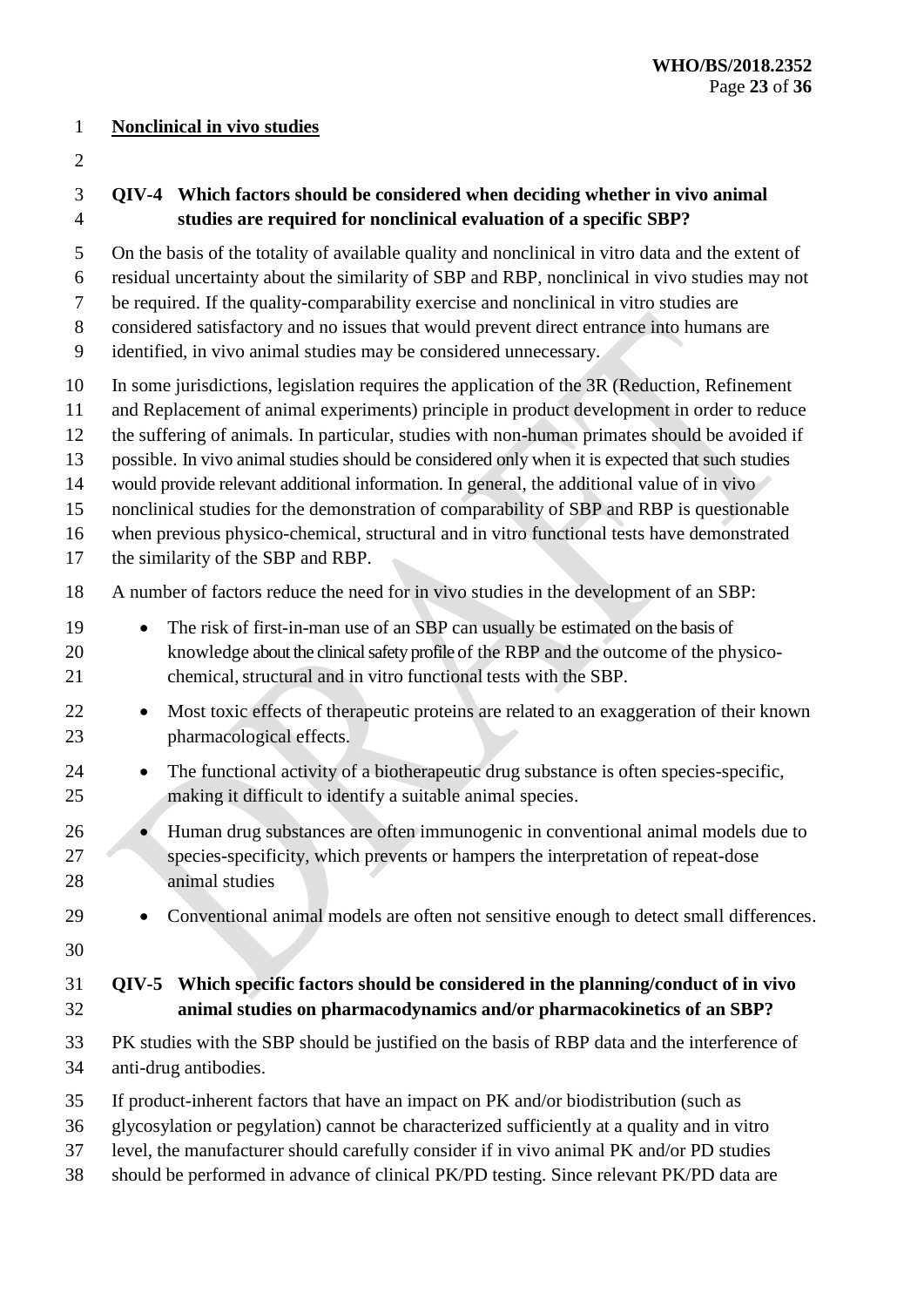- obtained in humans, nonclinical PK/PD studies usually have little added value for the
- comparability exercise.
- WHO's guidelines indicate that, if an in vivo PK/PD study is conducted, the PK and/or PD of the
- SBP and the RBP should be compared quantitatively, including, if feasible, a dose-response
- assessment that includes the intended exposure in humans.
- In vivo assays, if warranted (see **QIV-4**), may include the use of animal models of disease to
- evaluate functional effects on PD markers or efficacy measures. PK measurements may need
- to be performed in parallel in order to interpret the study results.
- 

## **QIV-6 Which specific factors should be considered in the planning/conduct of in vivo animal toxicity studies for an SBP?**

- Most toxic effects of therapeutic proteins are related to their pharmacological mechanism of
- action which can be characterized by receptor-binding assays and in vitro nonclinical
- functional tests, including cell-based assays. Therefore, with regard to the conduct of
- toxicological studies, the developer should focus on other types of adverse effects known to
- occur following treatment with the RBP and adverse effects that could potentially be caused
- by the differences observed during the preceding steps of the comparability exercise.
- If a toxicity study is considered, the suitability of conventional toxicology models needs to be
- evaluated. In vivo toxicological studies should be conducted only in an animal species in
- which the SBP is pharmacologically active. However, many biological products may not be
- pharmacologically/toxicologically active in the species used in conventional toxicology tests.
- In addition, human proteins are often immunogenic in other species, thus restricting the
- duration of toxicology studies and hampering the interpretation of study results. Also, the
- discriminatory ability of the in vivo model in a reasonably-sized study, especially in multiple
- dose studies, should be evaluated realistically.
- If in vivo safety studies are deemed necessary, a flexible approach should be considered (e.g.
- in accordance with the 3R principles). The conduct of repeat-dose toxicity studies in non-
- human primates is usually not recommended (see **QIV-1**). If appropriately justified, a study
- with refined design (such as use of just one dose level of SBP and RBP and/or just one sex
- and/or no recovery animals) and/or an in-life evaluation of safety parameters (such as clinical
- signs, body weight and vital functions) may be considered. Depending on the selected end-
- points, it may not be necessary to euthanize the animals at the end of the study.
- Local tolerance may be evaluated in the context of a repeat-dose toxicity study, if one is
- performed. Safety pharmacology, reproductive toxicology, genotoxicity and carcinogenicity
- studies are not needed.
- 
-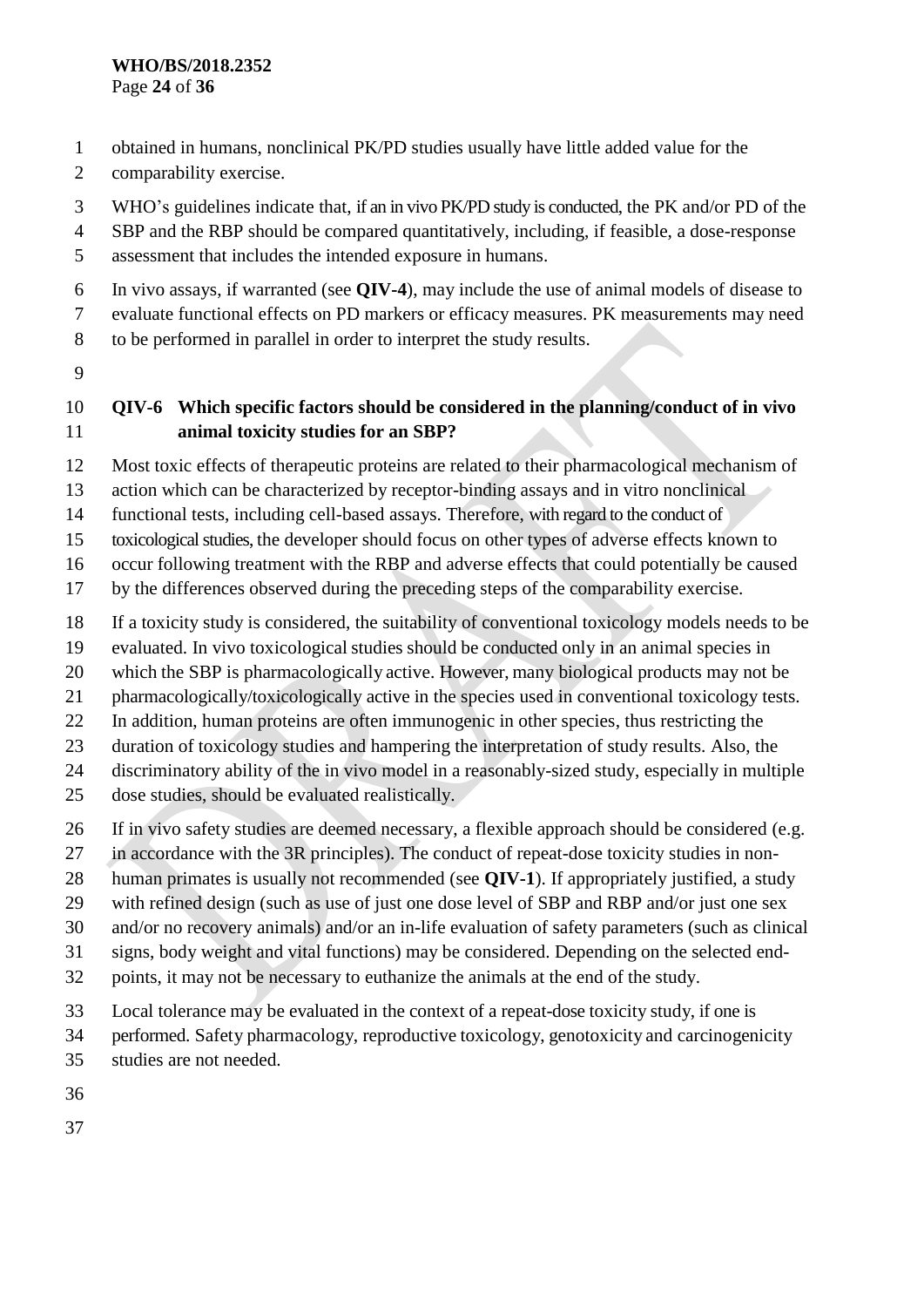| $\mathbf 1$<br>$\overline{2}$ | QIV-7 Where no suitable animal model is available, how can the nonclinical<br>comparability exercise be extended?                                                                                                                                                                                                                                 |  |
|-------------------------------|---------------------------------------------------------------------------------------------------------------------------------------------------------------------------------------------------------------------------------------------------------------------------------------------------------------------------------------------------|--|
| 3<br>$\overline{4}$<br>5<br>6 | First, the developer needs to consider whether in vivo nonclinical studies are necessary (see<br>QIV-4). If the risk analysis based on data from the physico-chemical, structural and in vitro<br>functional comparability studies raises concerns about the transition to clinical studies, the<br>developer may consider the following options: |  |
| 7<br>8                        | optimization of the manufacturing process to remove factors that raise concerns<br>(e.g. reduction of impurities or modification of the formulation);                                                                                                                                                                                             |  |
| 9<br>10                       | performance of additional tailored quality or nonclinical studies designed to reduce<br>residual uncertainty;                                                                                                                                                                                                                                     |  |
| 11<br>12                      | application of specific risk mitigation measures upon entry to clinical studies.                                                                                                                                                                                                                                                                  |  |
| 13<br>14                      | Under what circumstances/conditions would additional in vivo nonclinical<br><b>OIV-8</b><br>comparability studies be required?                                                                                                                                                                                                                    |  |
| 15                            | In vivo nonclinical studies should be considered if there is one or more of the following:                                                                                                                                                                                                                                                        |  |
| 16                            | a significant functional difference suggested by nonclinical in vitro studies;                                                                                                                                                                                                                                                                    |  |
| 17<br>18<br>19                | a novel excipient in the formulation of the SBP which may justify a more thorough<br>$\bullet$<br>nonclinical programme to assure the safety of the excipient in its intended route of<br>administration;                                                                                                                                         |  |
| 20<br>21                      | a new expression system or purification process in the manufacturing process, leading<br>to a significant change in the process-related impurities;                                                                                                                                                                                               |  |
| 22                            | a narrow therapeutic window for the drug substance.                                                                                                                                                                                                                                                                                               |  |
| 23<br>24<br>25                | Although these factors may not necessarily always warrant in vivo testing, the factors should<br>be considered when assessing the level of concern and when determining whether there is a<br>need for in vivo testing.                                                                                                                           |  |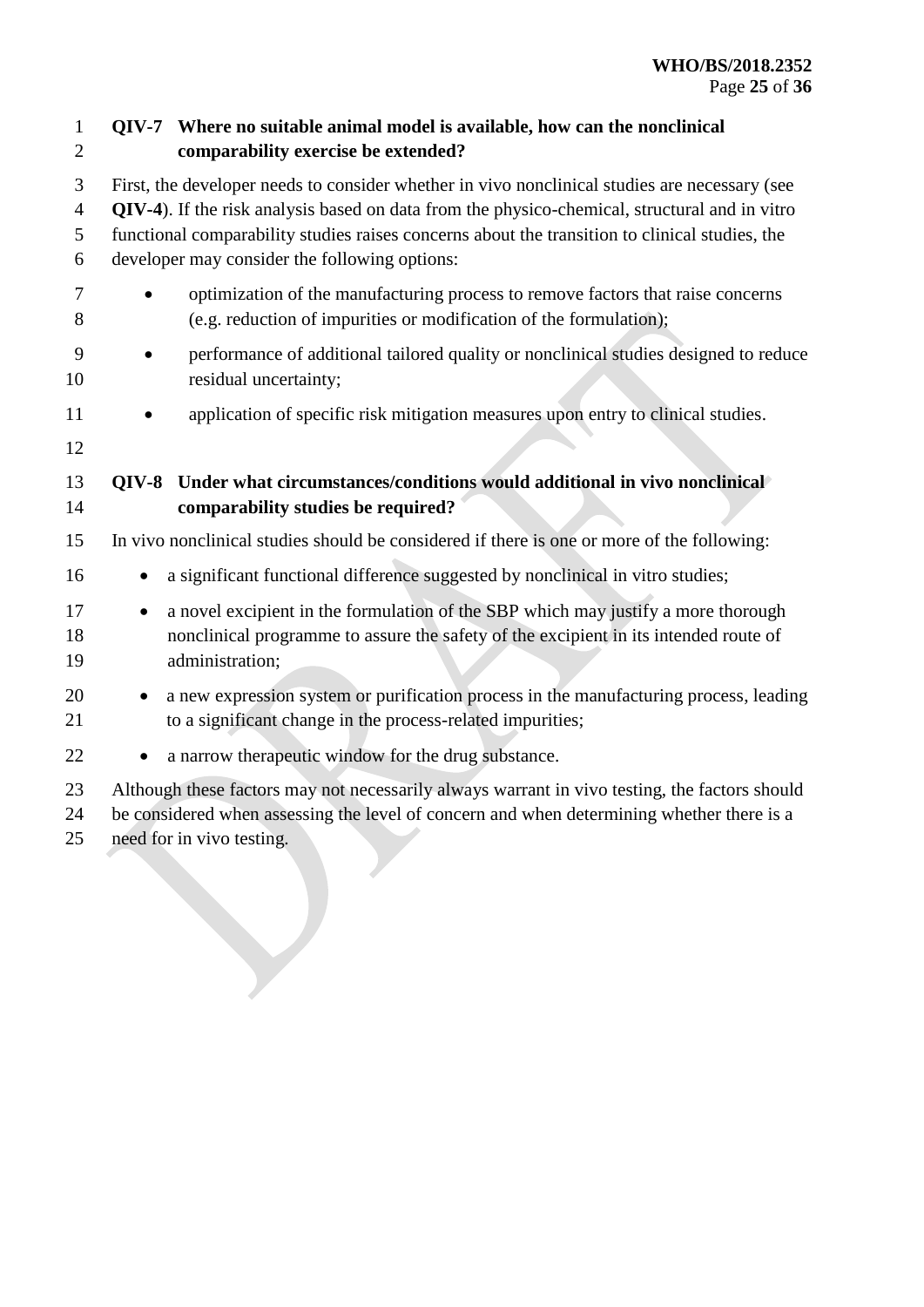#### **V. Clinical evaluation:**

#### **QV-1 What is the role of clinical evaluation in SBP development?**

The purpose of the clinical comparability programme for an SBP is to confirm similarity to

the RBP rather than independently to establish its own efficacy and safety profile. An SBP

relies on safety/efficacy data and knowledge gained from the RBP. The SBP clinical study

programme should be designed with the use of sensitive models (e.g. disease

indications/populations) to detect clinically meaningful differences. Clinical trials aim to

resolve uncertainties regarding the similarity of the candidate SBP with the RBP.

## **QV-2 What is immunogenicity and which factors should be considered in terms of immunogenicity for an SBP?**

The purpose of the immune system is to recognize and eliminate foreign substances and

denatured structures of the body itself. Immunogenicity of a therapeutic protein means that

the immune system is capable of recognizing the protein as non-self and is able to generate an

immune response against it. Unfortunately, this immune response can sometimes recognize

therapeutic proteins as foreign invaders and react against them. This reaction may abolish the

therapeutic effect and cause hypersensitivity and autoimmune reactions.

The human immune system has evolved to recognize proteins, including therapeutic proteins.

If a protein is deemed foreign, non-self, the immune system will mount an immune response

against the protein. If the protein is classified as a normal body constituent – i.e. "self" – no

reaction is triggered. Thus, there is an immunological tolerance to the protein. The

immunological tolerance varies between individuals as it is partly genetically determined.

An immune response to a therapeutic protein is usually detected by measuring anti-drug

antibodies (ADAs). An ADA response may be transient and may not have any clinical

consequences. However, ADAs may neutralize the effect of a biotherapeutic product and lead

to a loss of efficacy. Safety problems may arise if the ADA-response continues to evolve by

immunoglobulin class switch, antibody affinity maturation and epitope-spreading. Life-

threatening hypersensitive reactions may occur if the ADAs undergo a class switch to IgE or

if pathogenetic immune complexes (therapeutic protein + ADA) are formed. Another type of

a serious reaction is possible if the therapeutic protein has an endogenous counterpart. In this

situation, ADAs may cross-react with the endogenous protein and cause serious

 complications, as noted in the case of anti-erythropoietin antibodies which cause pure red cell aplasia.

According to WHO guidelines, all new therapeutic proteins, including SBPs and RBPs,

should be tested for ADAs in clinical trials. The additional challenge for SBPs is the need to

demonstrate comparable immunogenicity to the RBP. This is done first at the quality level by

- demonstrating that the amino acid sequence, and therefore the backbone epitopes, is identical
- between SBP and RBP. In addition, potential immunogenic impurities (e.g. aggregates, non-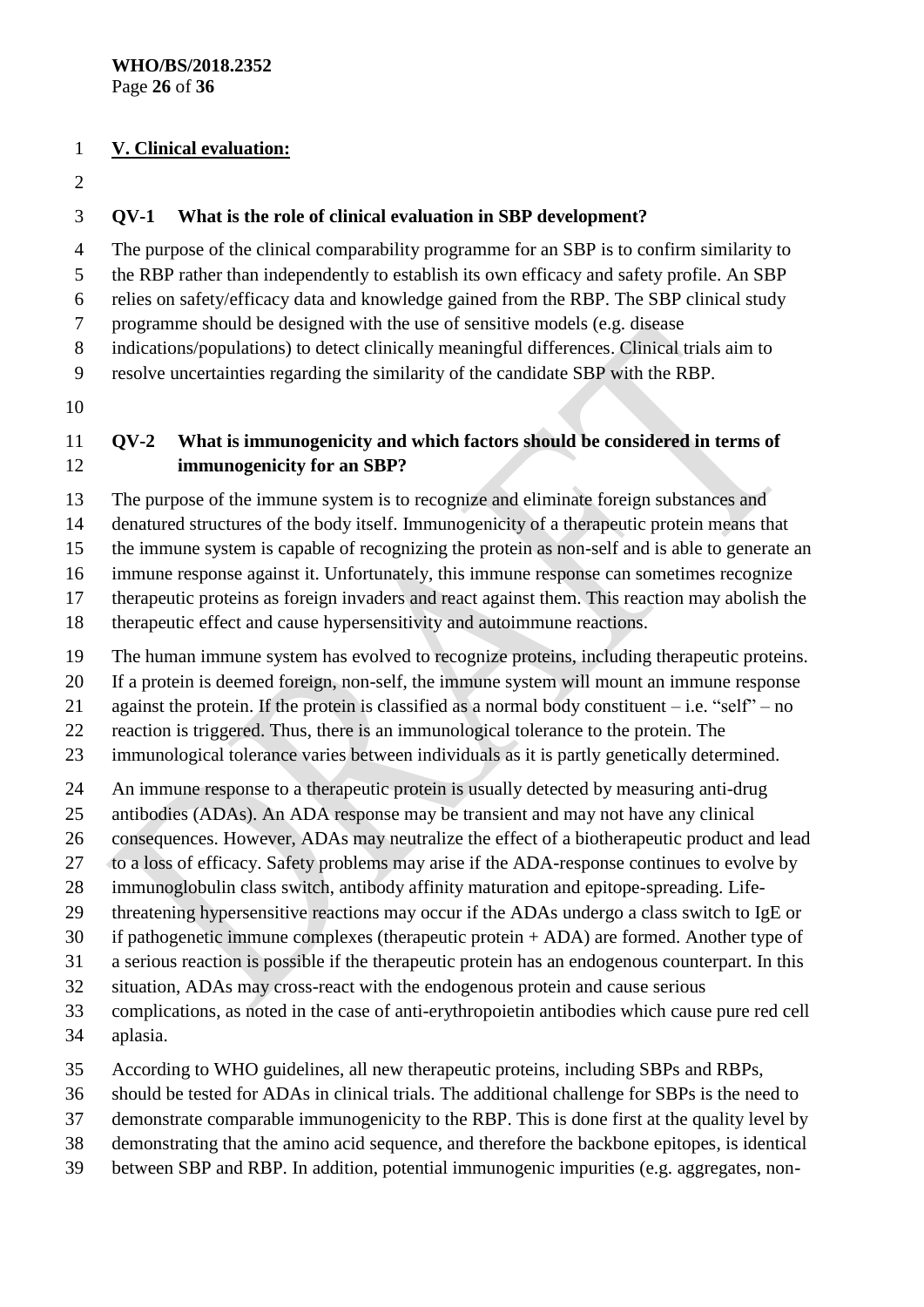- human glycans, host-cell proteins) need to be controlled at sufficiently low amounts. For final
- confirmation, an SBP is always compared head-to-head to its RBP in pre-marketing clinical
- trials to demonstrate comparable PK, immunogenicity, efficacy and immune-mediated
- adverse effects. The scope and extent of comparative immunogenicity evaluations should
- take into account prior knowledge concerning immunogenicity of the RBP, the route of
- administration, and product- and patient-specific factors. An SBP cannot have more immune-
- mediated adverse effects than its RBP. An RBP may have several therapeutic indications but
- an SBP is tested usually only on one of them. Therefore, it is important to study a therapeutic indication and patient population that provides a sensitive model for detecting differences in
- immunogenicity. To date, no SBP has caused more adverse immune reactions than its RBP,
- so long as it was developed according to WHO and other corresponding guidelines and
- assessed by regulatory agencies with the necessary scientific expertise and experience.
- 

## **QV-3 What duration of immunogenicity is required in the clinical studies?**

The immune response to a biotherapeutic product evolves over time. Immunogenicity studies

- aim to characterize the immune response for the incidence, titre, neutralizing activity and persistence of ADAs. Sampling for ADAs in the comparative clinical PD, efficacy and safety
- studies is important for investigating the relative clinical impact of a potential immune
- response.
- The duration on pre-licensing immunogenicity studies depends on the duration of treatment
- and the nature of the observed immune response and should be justified. In chronic treatment,
- the minimum follow-up of immunogenicity is 6 months. A longer follow-up is often
- necessary to determine the persistence and clinical impact of the immune response. This is
- also important for biosimilars in order to demonstrate a comparable evolution of the immune
- responses to SBP and RBP.
- 

## **QV-4 How are differences in immunogenicity handled?**

The purpose of immunological studies is to detect harmful immunogenicity in the clinically

relevant population. The first step is to compare the incidence, titre, persistence over time and

- neutralizing capacity of the induced ADAs. Secondly, the possible clinical correlations
- should be investigated. Differences in efficacy and safety arising from differences in
- immunogenicity are not tolerated.
- The ADA assays should preferably be capable of detecting antibodies against both the
- biosimilar and the reference molecule but should at least be able to detect all antibodies
- developed against the biosimilar molecule.
- The root cause of a difference in immunogenicity should always be investigated, even if the
- SBP appears to be less immunogenic. First of all, the ADA assay should be re-evaluated for
- possible bias. The most common problem in the ADA assays is drug interference in which
- the residual product in the blood sample for ADA analysis causes false negative results.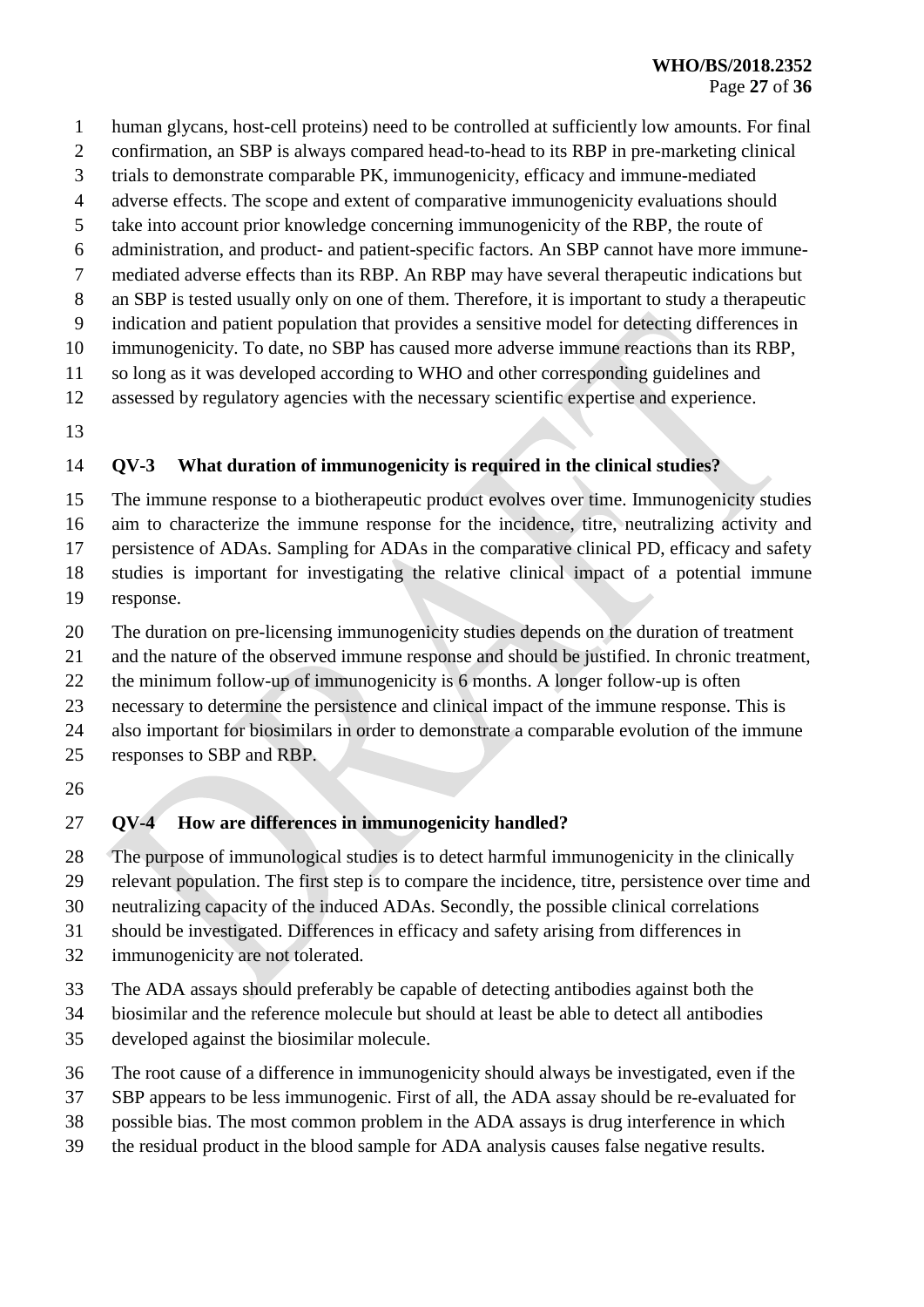#### **WHO/BS/2018.2352** Page **28** of **36**

- Therefore, the drug tolerance of the assay(s) should be revisited and the drug concentrations
- in the samples compared.
- If no technical problem is discovered, the manufacturer should review all differences
- observed in the analytical, structural and functional comparisons and discuss their possible
- role in immunogenicity.
- If differences in ADA incidences or titres, including neutralizing ADAs, are observed, the
- persistence of the ADA responses and possible clinical correlations should be explored by
- comparing PK, recording relevant symptom complexes such as hypersensitivity or
- autoimmunity, and comparing cumulative drug doses of the SBP and RBP in relevant clinical
- studies.
- If the SBP is indeed less immunogenic on the basis of ADA-assays, the manufacturer should
- ensure that there is no impact on exposure. If exposure is increased as a result of reduced
- immunogenicity, the manufacturer should discuss the safety implications of the increased
- exposure.
- The burden of evidence is on the manufacturer of the SBP who must convince regulators of
- the lack of clinical impact of a difference in immunogenicity. If no harmful effects are
- observed, the manufacturer may have to commit to post-marketing studies to exclude
- 18 potential rare immunological complications of the SBP and to ensure a positive benefit-risk
- balance.
- 

## **QV-5 If the RBP shows a higher rate of anti-drug antibodies than the historical data, what would be the data requirement for the SBP?**

- It is not uncommon for the incidence of ADAs to be lower in older studies of the RBPs than
- in newer ones. This can be explained by the higher sensitivity of current ADA assays. For
- this reason, head-to-head comparisons using validated state-of-the-art assays are the only way
- to demonstrate comparable immunogenicity. Deviations from this rule may be allowable in
- low-risk situations after consultation with local competent authorities on a case-by-case basis.
- 

## **QV-6 If the comparability study of efficacy is waived, is a separate immunogenicity study required or could immunogenicity assessment be conducted in a comparative PK/PD study?**

- Immunogenicity studies should be integrated in the clinical comparability studies because the
- purpose is to detect harmful immunogenicity. In principle, the analysis of immunogenicity
- should be conducted in a population in which differences can be detected and in a study that
- allows the investigation of the possible clinical impact of ADAs.
- ADAs should be investigated in PK studies because of the potential interference they cause.
- PD studies in the target population are suitable for investigation of immunogenicity if a
- surrogate PD marker is used.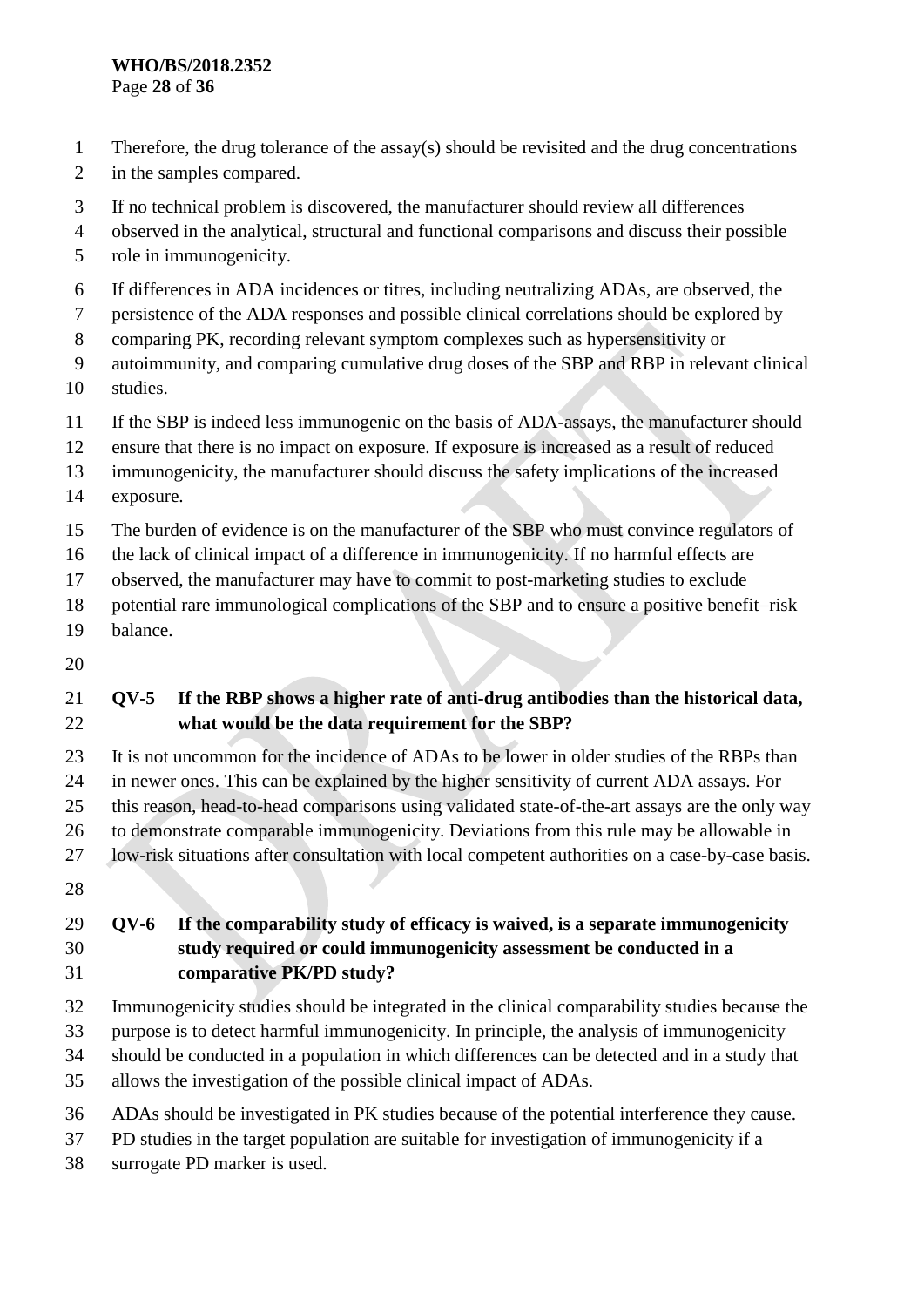- If other kinds of PD studies are conducted, additional specific immunogenicity studies may
- be needed pre- or post-marketing unless the product is expected to have a low risk of
- immunogenicity. A consultation with the local regulatory authorities is warranted (see **QV-**
- **12**).
- 

## **QV-7 How can SBPs be approved for indications for which no clinical studies have been conducted?**

- The aim of the biosimilar comparability studies is to demonstrate a high similarity between
- the SBP and RBP. If this is achieved, it can be expected that the function of the products is
- also similar. Additional studies are needed if the therapeutic indication that was investigated
- in the clinical comparability study is not representative of other requested therapeutic
- indications in terms of safety and efficacy (see **QV-8**).
- 

## **QV-8 What are the most important "points to consider" in extrapolating clinical data showing biosimilarity in one indication to other licensed indications of the RBP?**

- Clinical studies of an SBP are part of the overall comparability exercise. The ability to
- extrapolate is based on the totality of evidence (see **QI-2**). If a close similarity has been
- demonstrated, extrapolation is possible. Nevertheless, as described in WHO's *Guidelines on*
- *evaluation of similar biotherapeutic products (SBPs)* and *Guidelines on evaluation of*
- *monoclonal antibodies as similar biotherapeutic products (SBPs)*, a scientific justification
- should be presented with consideration of the following points:
- **What is the sensitivity of the studied clinical model (therapeutic indication and patient population) in detecting differences?** This means that the therapeutic effect should be significant and consistent across the clinical trials and that there are sensitive clinical endpoints for comparing the
- outcomes.
- **Are the same receptors or binding sites involved in the effects of the drug substance in all therapeutic indications claimed for the SBP?**
- Extrapolation may be straightforward if the same receptors or active sites are involved in the therapeutic indications (e.g. epoetin alfa).
- For monoclonal antibodies, extrapolation is more complicated since there are several receptors/functional sites that can mediate or modify therapeutic effects and the
- relative importance of individual receptors/active sites may vary between the
- approved therapeutic indications of the RBP. Therefore, the binding and function of the relevant receptors/functional sites should be examined. In some cases, functional tests need to be modified by using different target and effector cells to better simulate the pathology of the target disease. Additional PD or clinical efficacy and safety studies may be considered although they may not be as sensitive as in vitro functional
- tests.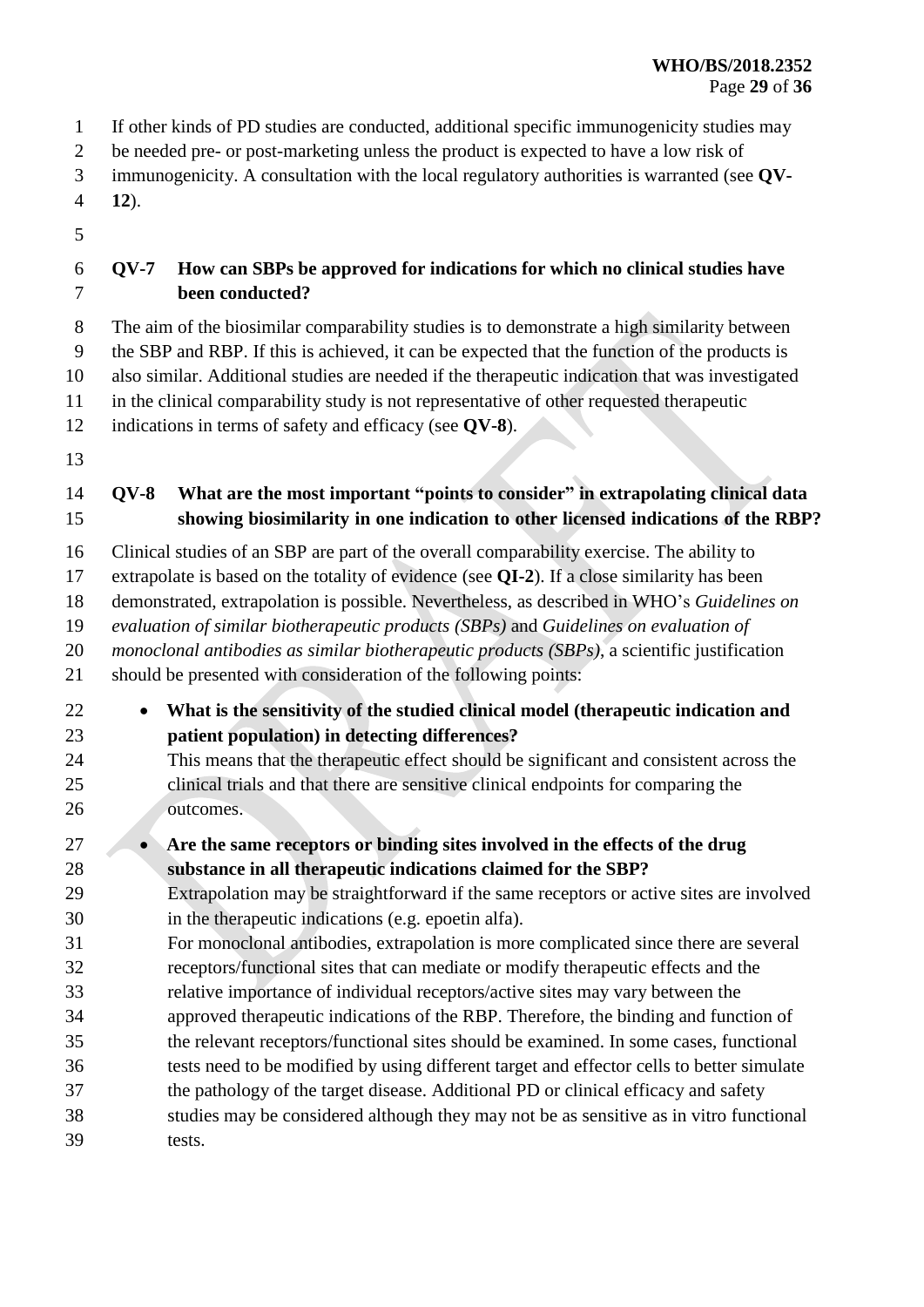**Are there specific concerns in the therapeutic indications that were not investigated or cannot be addressed by data obtained from the clinical trial(s)?** Immunogenicity may vary between therapeutic indications as a result of differences in the state of the immune system. Another concern is extrapolation from one disease group to another (e.g. from autoimmune disease to cancer) where the PK and posology may be different. In these cases, additional PK/PD or clinical trials may be needed to address the residual uncertainty. Potential rare adverse effects should also be monitored post-marketing.

## **QV-9 After an SBP has been approved, can a new indication added to the RBP be shared with the SBP?**

In principle, a new therapeutic indication added to the RBP may be shared with the SBP.

 However, an appropriate scientific justification should be provided along the same principles as extrapolation before approval of the SBP.

## **QV-10 Why are different regulatory decisions on extrapolation reached by different national regulatory authorities when using the same regulatory data package?**

 There may be some differences in the marketing authorization conditions granted by different regulatory authorities. In addition, it is not usually known whether the same data to support extrapolation was submitted to different authorities, especially when the submissions took place at different times. The regulatory history of the RBP, including manufacturing changes and labelled therapeutic indication as well as local guidelines and regulatory policies, may also vary in different jurisdictions. Moreover, some regulatory bodies may have a lot of experience with extrapolation whereas some regulators have only recently been exposed to it. In some areas, SBPs, including extrapolation, have been controversial among stakeholders. 26 Additionally, the estimation of benefit-risk balance involves values and uncertainties that

may be judged differently.

However, differences in the initial regulatory decisions on extrapolation are expected to

diminish over time as when more post-marketing safety data and new clinical data become

available. For instance, there were initially differences between regulatory bodies concerning

the extrapolation of efficacy and safety of the first infliximab SBP from rheumatic diseases to

inflammatory bowel diseases. Nevertheless, within a few years all major regulatory bodies

reached the same conclusion on the basis of increased experience.

## **QV-11 How should inexperienced NRAs deal with differing regulatory decisions of major experienced NRAs?**

In general, the major experienced regulatory bodies have reached similar conclusions and

decisions on SBPs. However, national legislations may introduce some differences in the

regulatory approach. For instance, legislation in the USA provides additional approval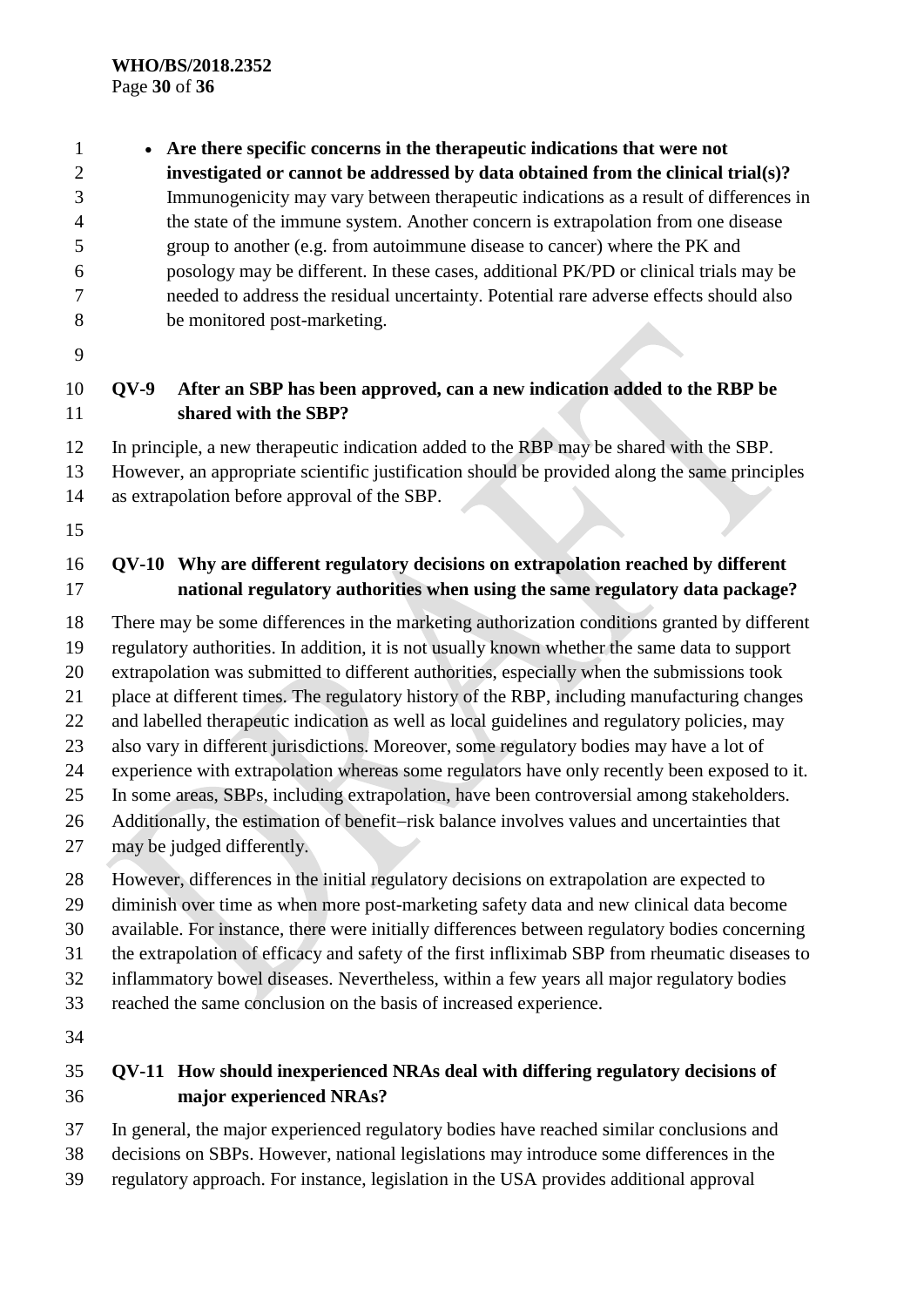- criteria for interchangeable SBPs whereas European legislation prohibits the European
- Medicines Agency from taking a position on interchangeability. The same is true in Canada
- where interchangeability decisions are in the hands of the provincial health authorities.
- Consequently, it is important to understand the background to regulatory decisions.
- 
- Differences in judgement/interpretation of scientific data exist across regulatory agencies (see
- **QV-10**). In such cases, in order to understand the reasons for the different interpretations, it is
- helpful to read publicly available assessment reports of regulatory agencies that have reached
- different conclusions. In addition, it may be useful to review post-marketing data on safety
- and efficacy from the NRA that made the positive decision.
- 

## **QV-12 Is there always a need to conduct a clinical study for an SBP?**

- As noted in WHO's *Guidelines on evaluation of similar biotherapeutic products (SBPs)*, the
- demonstration of comparability of an SBP to its RBP in terms of quality is a prerequisite for
- the reduction of the nonclinical and clinical data set required for licensure. Thus, the WHO
- guidelines mention the reduction but not the complete omission of clinical data.
- The complexity of biotherapeutic products varies enormously from simple linear peptides to
- large macromolecules with secondary, tertiary and quaternary structures and extensive post-
- translational modifications. The analytical methodology has developed rapidly during the era
- of SBPs. As a result, even complex biotechnology-derived products such as monoclonal
- antibodies can be characterized to a degree that may allow an abbreviated clinical
- development (see WHO's *Guidelines on evaluation of monoclonal antibodies as similar*
- *biotherapeutic products (SBPs)*).
- For less complex proteins or polypeptides such as insulin and filgrastim (G-CSF),
- confirmatory PK/PD studies may be appropriate, provided that a PD marker can be regarded
- as a surrogate for efficacy. Thus, the euglycaemic clamp test is a suitable surrogate PD
- marker for the efficacy of insulin SBPs and absolute neutrophil count (duration of severe
- neutropenia) has been used in confirmatory studies of filgrastim SBPs. However, regulatory
- authorities may require additional safety studies in the target population.
- Very simple peptides may be licensed with only a small PK/PD bioequivalence study. For
- instance, teriparatide is a 34 amino acid peptide that can be synthesized both chemically and
- by biotechnology. The peptide undergoes no post-translational modification. Synthetic and
- genetically engineered versions of teriparatide have identical affinity for the parathyroid
- hormone (PTH) surface receptors as well as the same biological activity. Thus, it is logical
- that regulatory authorities have required only a simple bioequivalence study with supportive
- PD markers.
- In conclusion, some pre-licensing clinical data are always required for an SBP but the clinical
- development can be abbreviated, as outlined by the WHO guidelines for SBPs.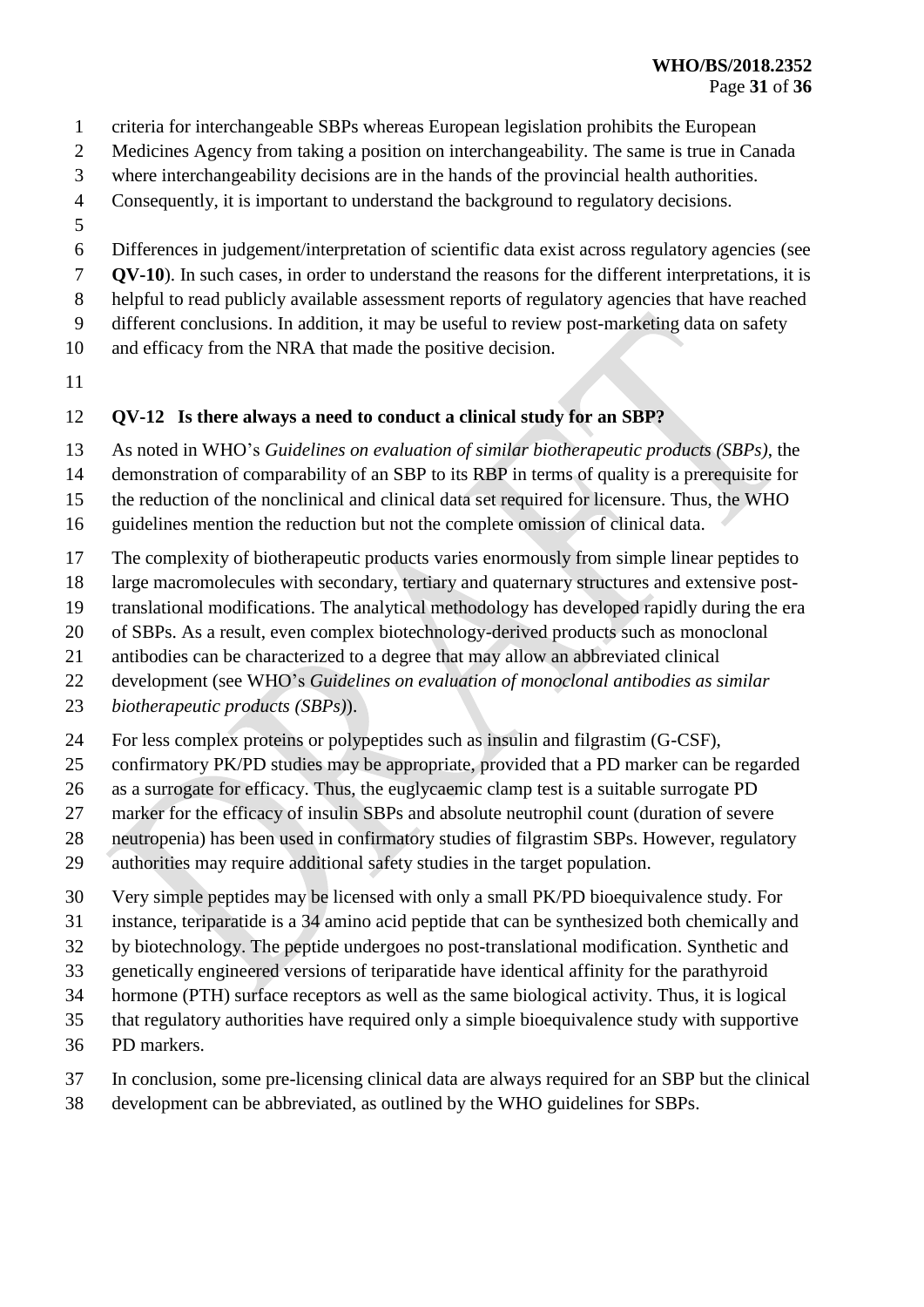#### **VI. Pharmacovigilance:**

#### **QVI-1 Will SBPs be as safe as originator products?**

 Yes, if they are developed according to WHO's and other corresponding guidelines and assessed by regulatory agencies that have the necessary scientific expertise and experience. For example, it is estimated that approximately 700 000 000 doses of SBPs authorized in the EU had been administered by 2016. In spite of the large exposure, no SBPs have been withdrawn for safety reasons and no new adverse effects have been reported that have not been reported for the reference products as well. The equal safety of the SBP and its RBP is based on the physico-chemical and structural similarity that is demonstrated by the extensive comparability exercise comprising analytical, structural and functional tests, as well as clinical data. Depending on the nature of the SBP, more or less extensive clinical testing with efficacy and safety data may be necessary in addition to PK data. The safety of SBPs is monitored by pharmacovigilance systems and often by additional post-marketing risk detection and minimization measures.

### **QVI-2 After an SBP has been approved, is the SBP required to show the maintenance of biosimilarity with its RBP?**

No. Following approval, many NRAs consider that an SBP has its own life cycle and there is

no formal requirement to re-establish similarity to the reference product when comparability

exercises are conducted upon manufacturing changes (see WHO's *Guidelines on procedures* 

*and data requirements changes to approved biotherapeutic products*)*.* Every significant

change in the manufacturing process of biotherapeutic products must be supported by a

comparability exercise comparing the pre- and post-change versions of the product to

demonstrate that the safety and efficacy have not been altered.

The manufacturers of both SBP and RBP are responsible for ensuring that their products

remain safe and efficacious throughout their life cycle by preventing significant changes to

the product. Experience from hundreds of manufacturing changes introduced for RBPs over

several decades demonstrates that significant changes to individual products over time are

very rare. At this point in time, there are no data to suggest that an SBP lost its similarity to

- the RBP following manufacturing changes. However, when new safety information is added
- in the product information of the RBP after the original approval of the SBP, labelling

information of the SBP should follow the changes made in the RBP unless it can be

demonstrated that the new information on the RBP is not relevant to the SBP. In that context,

it is important to emphasize that these data could be obtained only by having robust

pharmacovigilance systems in place, including unique product identification that allows the

collection of product-specific data.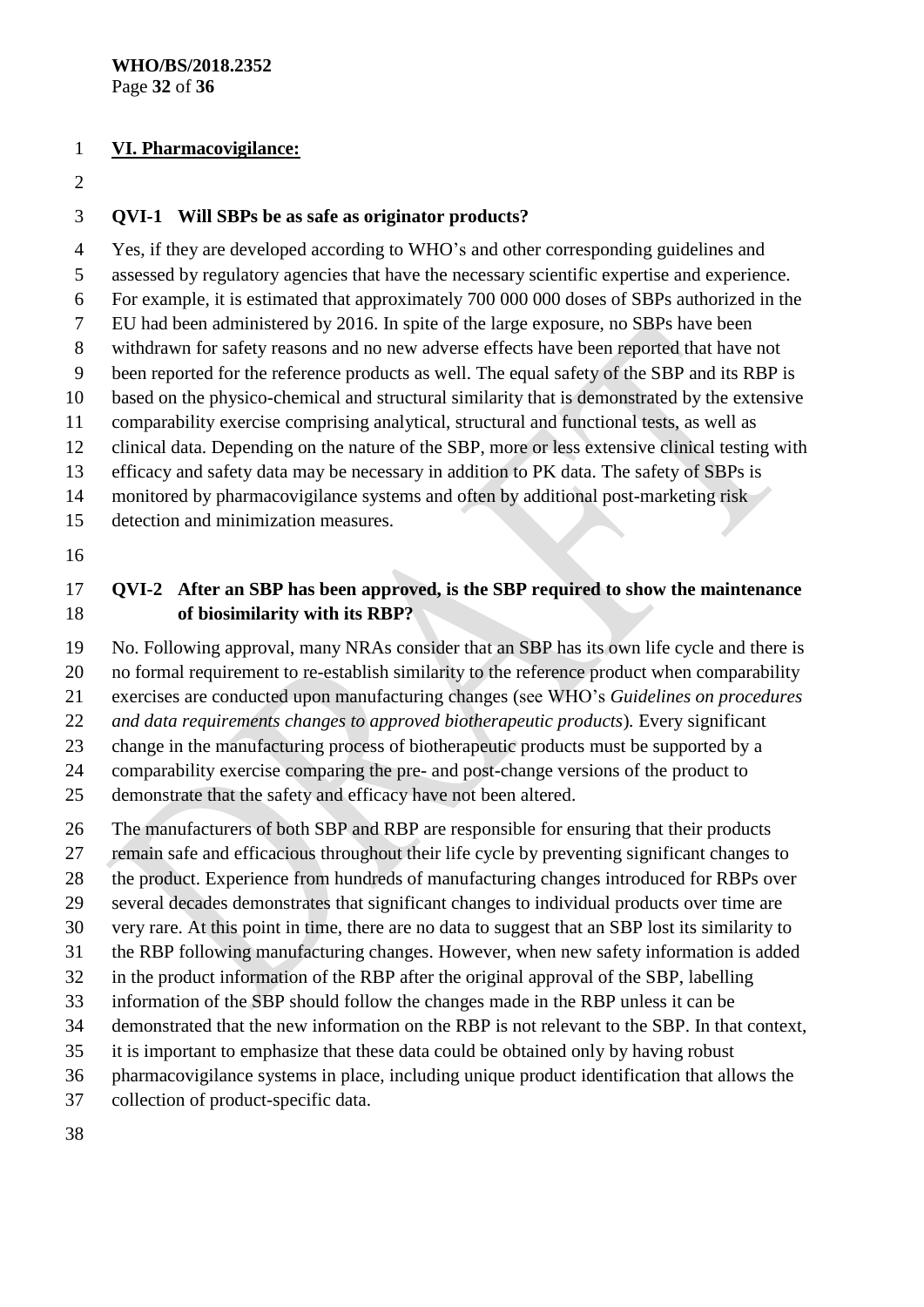#### **QVI-3 Would it be beneficial to review/discuss post-marketing commitments from each NRA after extrapolation of indications?**

 Yes. It is always appropriate to discuss post-marketing commitments prior to initial approval. NRAs may ask for specific risk detection measures to address possible safety concerns in the "extrapolated therapeutic indications" after licensure. Risk detection measures may range from the monitoring of specific adverse events to patient registries and specific clinical trials. Risk minimization measures may include strengthening of product labelling to highlight new safety information or the provision of educational materials for health-care providers and/or patients. These measures are determined by each NRA and may differ across different jurisdictions. Where possible, it would be beneficial to harmonize the post-marketing commitments of NRAs to allow for pooling data to facilitate safety signal detection.

## **QVI-4 If safety information on the RBP (i.e. as the result of adverse events) is amended, how would it be applied to SBPs that are already approved?**

This is a national regulatory decision. In principle, new safety information should be added to

SBP in view of the fact that the approval of an SBP is based on comparable safety and

efficacy of SBP and RBP. The manufacturer of the SBP should submit a variation to update

its safety information to the relevant regulatory agencies unless it can be demonstrated that

the new information on the RBP is not relevant to the SBP.

## **QVI-5 Can the SBP marketing authorization holder seek approval for a new indication, dosage form or route of administration that is different from the RBP?**

 In principle yes, if the marketing authorization holder submits relevant data to support the application. The requirements may follow the data requirements applicable to a stand-alone application – such as the efficacy, safety and immunogenicity profile of the SBP in the new indication or at the new dosage and route of administration that have not previously been established. This depends, however, on the regulations of the specific NRA. The manufacturer of the SBP should consult the local NRA when planning studies for the new

- indication, dosage form or route of administration.
- 

# **QVI-6 Should cautions for the use of an SBP be the same as those for the licensed RBP?**

 Yes. In general, the product information (PI) of the SBP should be in line with the PI of the RBP except for product-specific differences. For reasons of public health (e.g. possible off-

label use), cautions for use of all therapeutic indications for the RBP should be included in

- the PI of the SBP even when the cautions are related to a therapeutic indication that was not
- applied for.
- 
-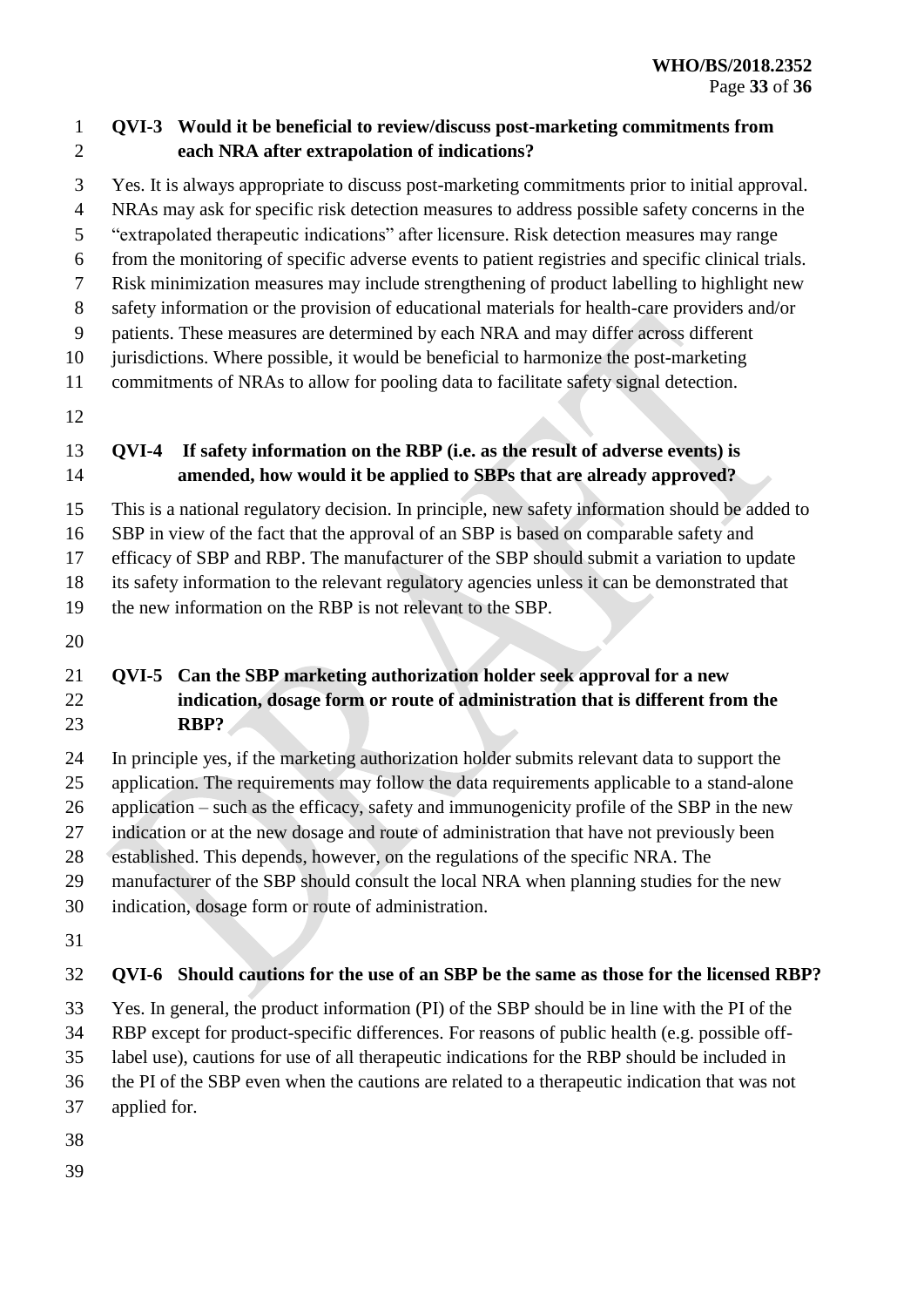## **Authors and acknowledgements**

 The **first draft** document was prepared by Dr H-N. Kang, World Health Organization, Geneva, Switzerland and Dr P. Kurki, University of Helsinki, Helsinki, Finland taking into consideration comments from Dr K. Gao, China Food and Drug Administration, Beijing, China; Dr E. Griffiths, Consultant, Kingston upon Thames, United Kingdom; Dr H-K. Heim, Federal Institute for Drugs and Medical Devices, Bonn, Germany; Dr S. Suh, Ministry of Food and Drug Safety, Chungcheongbuk-do, Republic of Korea; and Dr M. Wadhwa, National Institute for Biological Standards and Control, Potters Bar, United Kingdom. The draft document was then posted on the WHO Biologicals website for the first round of public consultation from 12 December 2017 to 23 February 2018 and comments were received from the following reviewers: T. Bell (*provided the consolidated comments of the Center for Drug Research and Evaluation of U.S. Food and Drug Administration)*, USA; Mrs J. Bernat (*provided the consolidated comments of the International Federation of Pharmaceutical Manufacturers & Associations)*, Switzerland; Dr E. Charton, European Directorate for the Quality of Medicines & HealthCare, France; Ms M. Delgado Just (*provided the consolidated comments of the Biosimilar Medicinal Products Working Party of the European Medicines Agency)*, United Kingdom; L. Feisee (*provided the consolidated comments of the Biotechnology Innovation Organization*), USA; Dr E. Griffiths (*provided the consolidated comments of Health Canada),* Canada; Dr H-K. Heim, Federal Institute for Drugs and Medical Devices, Germany; Ms E. Hernandez (*provided the consolidated comments of the Vaccine Prequalification Team, WHO*), Switzerland; Dr Y. Khoo, National Pharmaceutical Regulatory Agency, Malaysia; Dr Y. Kishioka, Pharmaceuticals and Medical Devices Agency, Japan; Mrs S. Kox (*provided the consolidated comments of the Biosimilars Committee of the International Generic and Biosimilar Medicines Association (IGBA)*, Belgium; Dr Z. Kusynova (*provided the consolidated comments of the International Pharmaceutical Federation*), Netherlands; Dr D. Lottaz, Swissmedic, Switzerland; Dr B. Nhaquila, Ministry of Health, Mozambique; Dr I. Oh, Ministry of Food and Drug Safety, Republic of Korea; Dr T-J. Seng (*provided the consolidated comments of the Health Sciences Authority),* Singapore; Dr J. Southern, Consultant, South Africa; Dr M. Wadhwa, National Institute for Biological Standards and Control, United Kingdom. The document **WHO/BS/2018.2352** was prepared by Dr H-N. Kang, World Health Organization, Geneva, Switzerland and Dr P. Kurki, University of Helsinki, Helsinki, Finland taking into consideration comments from Dr K. Gao, China Food and Drug Administration, Beijing, China; Dr E. Griffiths, Consultant, Kingston upon Thames, United Kingdom; Dr H- K. Heim, Federal Institute for Drugs and Medical Devices, Bonn, Germany; Dr I. Oh, Ministry of Food and Drug Safety, Chungcheongbuk-do, Republic of Korea; and Dr M. Wadhwa, National Institute for Biological Standards and Control, Potters Bar, United Kingdom, taking into consideration comments received from the first round of public consultation.

- 
- The document **WHO/BS/2018.2352** is now being posted on the WHO Biologicals website
- for a second round of public consultation from xx July to 20 September 2018.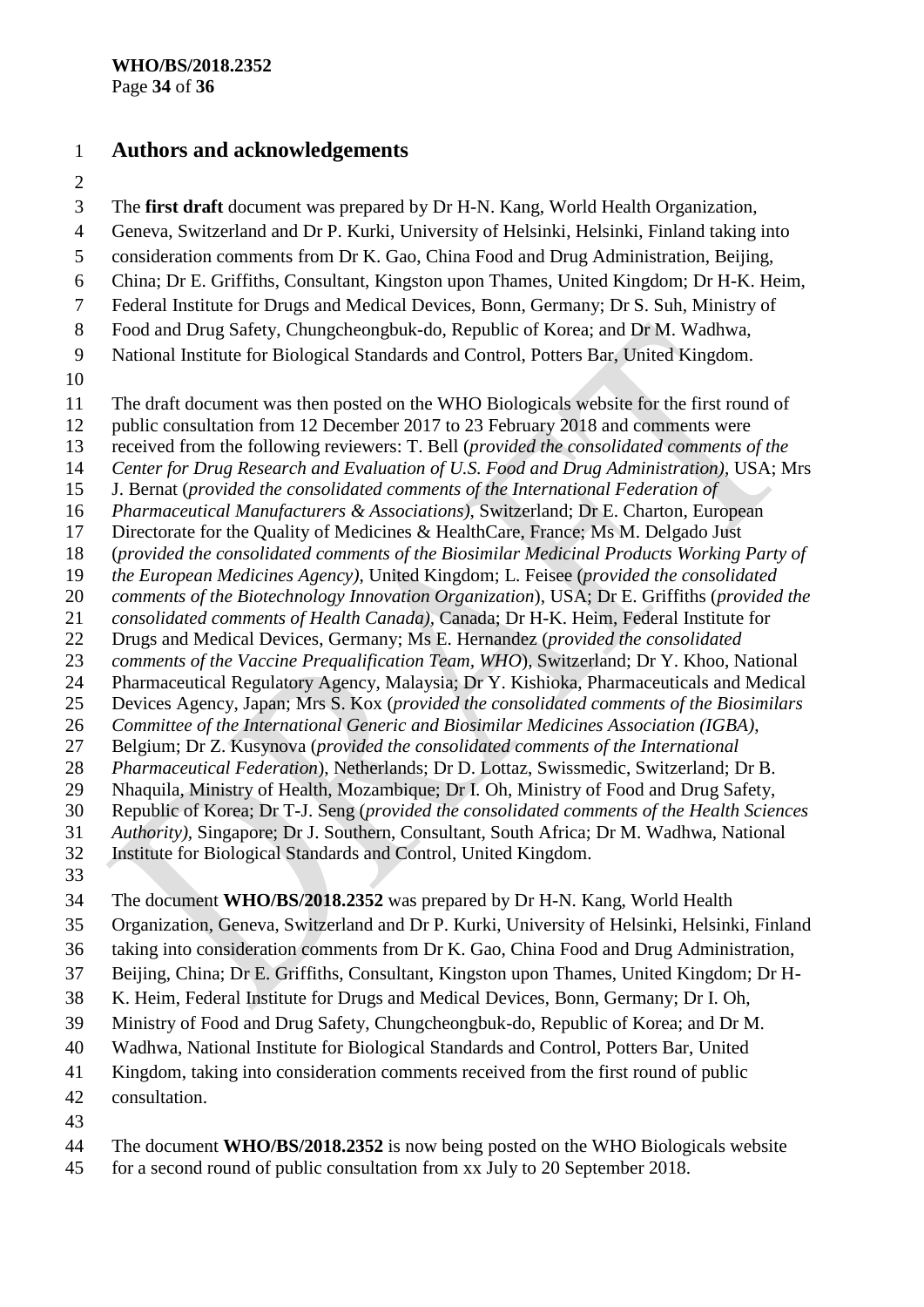### **Other recommended reading**

| $\overline{7}$                     |                  | accessed 19 July 2018).                                                                                                                                                                                                                                                                                                                                                                                                   |
|------------------------------------|------------------|---------------------------------------------------------------------------------------------------------------------------------------------------------------------------------------------------------------------------------------------------------------------------------------------------------------------------------------------------------------------------------------------------------------------------|
| $8\,$<br>9<br>10<br>11<br>12<br>13 | 2.               | Regulatory assessment of approved rDNA-derived biotherapeutics. In: WHO Expert<br>Committee on Biological Standardization: sixty-sixth report. Geneva: World Health<br>Organization; 2016: Annex 3 (WHO Technical Report Series, No. 999;<br>http://www.who.int/biologicals/areas/biological_therapeutics/Annex_3_Regulatory_ass<br>essment of approved rDNA-derived biotherapeutics.pdf?ua=1, accessed 19 July<br>2018). |
| 14<br>15<br>16<br>17<br>18         | 3.               | Resolution WHA67.21. Access to biotherapeutic products including similar<br>biotherapeutics products and ensuring their quality, safety and efficacy. Sixty-seventh<br>World Health Assembly, Geneva, 18-26 May 2014. Geneva: World Health<br>Organization; 2014 (http://apps.who.int/gb/ebwha/pdf_files/WHA67/A67_R21-en.pdf,<br>accessed 19 July 2018).                                                                 |
| 19<br>20<br>21<br>22<br>23<br>24   | $\overline{4}$ . | Guidelines on evaluation of monoclonal antibodies as similar biotherapeutic products<br>(SBPs). In: WHO Expert Committee on Biological Standardization: sixty-seventh<br>report. Geneva: World Health Organization; 2017: Annex 2 (WHO Technical Report<br>Series, No. 1004;<br>http://who.int/biologicals/biotherapeutics/WHO TRS 1004 web Annex 2.pdf?ua=1,<br>accessed 19 July 2018).                                  |
| 25<br>26<br>27<br>28<br>29         | 5.               | Guidelines on procedures and data requirements for changes to approved biotherapeutic<br>products. Adopted by the sixty-eighth WHO Expert Committee on Biological<br>Standardization; 2017<br>(http://who.int/biologicals/expert_committee/PAC_highlighted_20_Oct_2017.HK.IK.p<br>$df$ ?ua=1, accessed 19 July 2018).                                                                                                     |
| 30<br>31<br>32<br>33<br>34<br>35   | 6.               | Guidelines on the quality, safety and efficacy of biotherapeutic protein products<br>prepared by recombinant DNA technology. In: WHO Expert Committee on Biological<br>Standardization: sixty-fourth report. Geneva: World Health Organization; 2014: Annex<br>4 (WHO Technical Report Series, No. 987;<br>http://who.int/biologicals/biotherapeutics/TRS_987_Annex4.pdf?ua=1, accessed 19<br>July 2018).                 |
| 36<br>37<br>38                     | 7.               | Quality of biotechnological products. Stability testing of biotechnological/biological<br>products. ICH Guideline Q5C. Geneva: International Conference on Harmonisation of<br>Technical Requirements for Registration of Pharmaceuticals for Human Use; 1995.                                                                                                                                                            |
| 39<br>40                           | 8.               | Abbreviated licensing pathways for biological therapeutic products. In: WHO Expert<br>Committee on Biological Standardization: fifty-ninth report. Geneva: World Health                                                                                                                                                                                                                                                   |

 1. Guidelines on evaluation of similar biotherapeutic products (SBPs). In: WHO Expert Committee on Biological Standardization: sixtieth report. Geneva: World Health

[http://www.who.int/biologicals/expert\\_committee/TRS\\_977\\_60th\\_report.pdf?ua=1,](http://www.who.int/biologicals/expert_committee/TRS_977_60th_report.pdf?ua=1)

Organization; 2013: Annex 2 (WHO Technical Report Series, No. 977;

- 41 Organization; 2012 (WHO Technical Report Series, No. 964:14-15; [http://www.who.int/biologicals/WHO\\_TRS\\_964\\_web.pdf?ua=1,](http://www.who.int/biologicals/WHO_TRS_964_web.pdf?ua=1) accessed 19 July 2018).
- 9. Vaccines and biotherapeutics: recent and planned activities in biological standardization. In: WHO Expert Committee on Biological Standardization: sixty-sixth